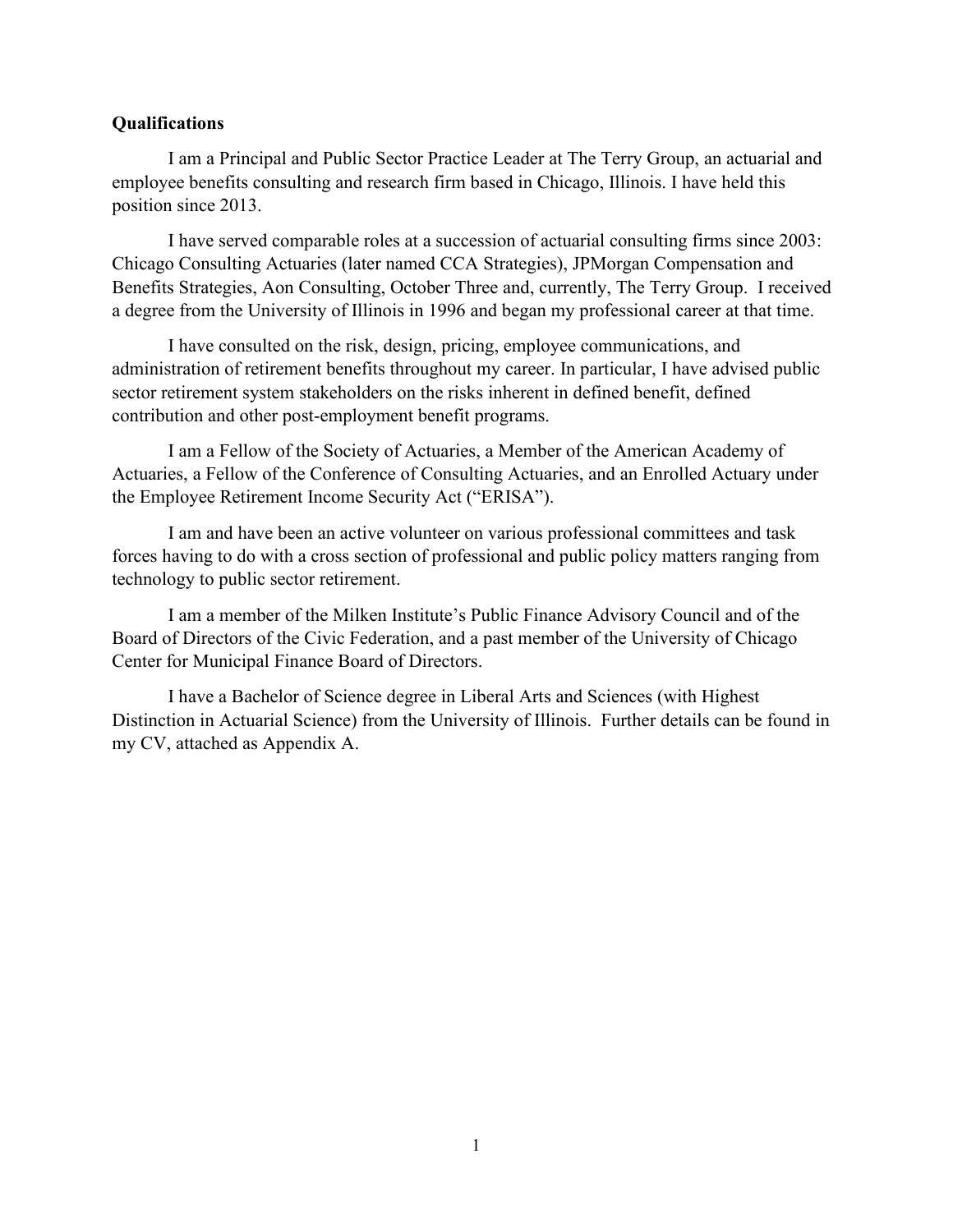#### **Statement of Engagement**

I have been retained by Tabet DiVito & Rothstein LLC to review the financial position of the Teachers' Health Insurance Security Fund of the State of Illinois ("THIS Fund", or "Fund"), and to assess the expected impact on the Fund's financial position of the changes to contributions into the Fund as a result of recent decisions regarding the Fund's contribution rates. I understand that the purpose of this review is to examine the anticipated trajectory of the Fund assets to be able to inform discussions surrounding the ability of the Fund to make benefit payments when due.

I have also been asked to develop projections of the Fund's financial position under various alternate scenarios.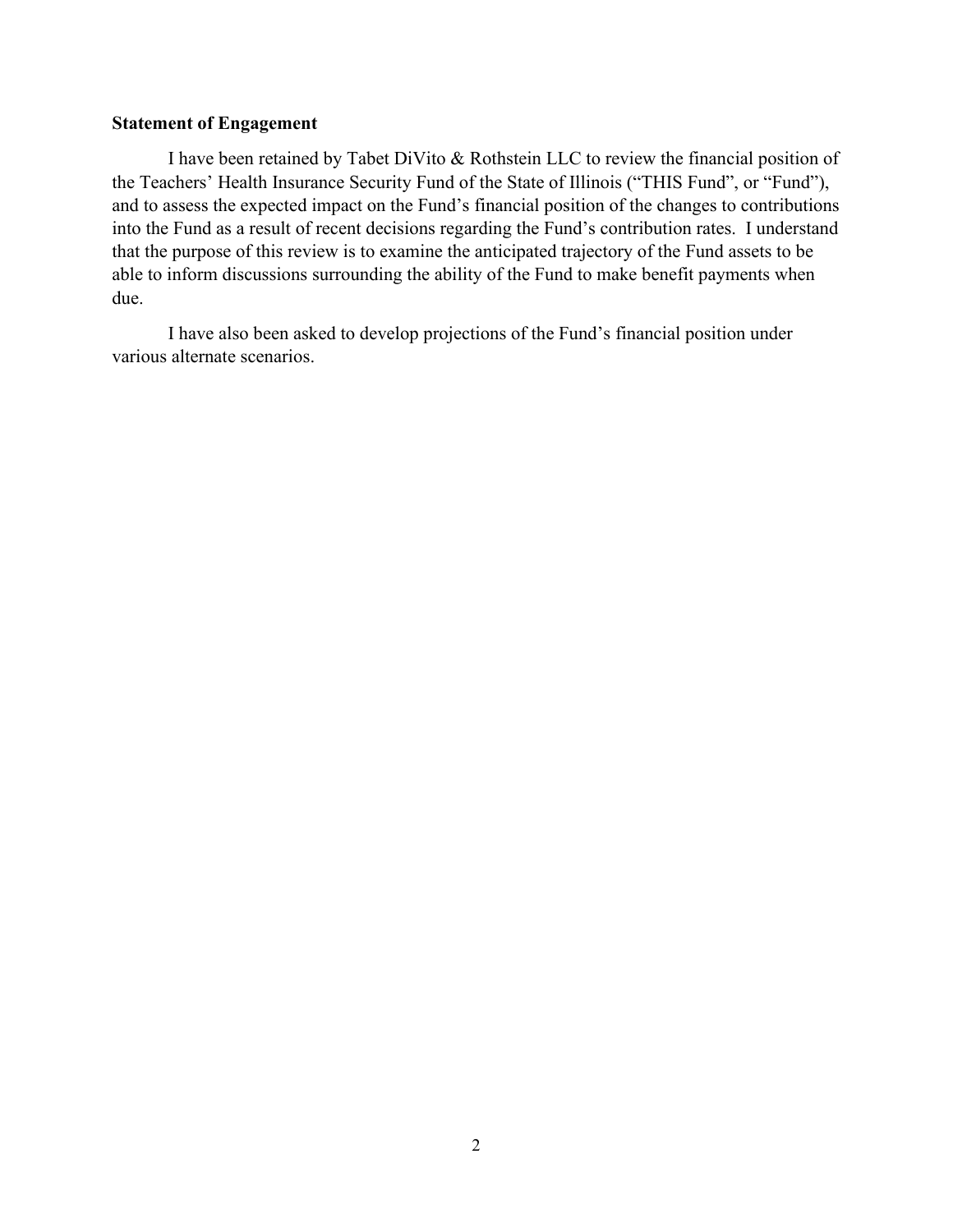#### **Summary**

I performed analysis to estimate the impact of the contribution rate changes on the financial position of the Fund, specifically on the Fund's projected assets and cash flows, for fiscal years 2021 through 2027.

My analysis indicates that the Fund is expected to have negative cash flows (i.e., where deductions exceed revenues) starting as early as fiscal year 2022. I estimate that these negative cash flows will result in a total depletion of the Fund's assets at some point during fiscal year 2023.

Revenue comes primarily from contributions paid by active members, <sup>[1](#page-2-0)</sup> employers (e.g., school districts) and the State. Deductions are composed of benefit payments (also referred to as expected employer claims) and operational expenses.

The reduction in contributions (as communicated by the Teachers' Retirement System of the State of Illinois for Fiscal Year [2](#page-2-1)022) from  $1.30\%$  $1.30\%$  $1.30\%$ <sup>2</sup> to  $0.90\%$ <sup>3</sup> for active members (along with the corresponding reduction to the employer contribution rate) and the partial-year reduction in the State contribution from 1.30% to 0.90% (for the period from July 1, 2021 to October 29, 2021)<sup>[4](#page-2-3)</sup> reduces the expected revenues of the Fund by over \$750 million in fiscal year 2022 through 2027. Considering all of the projections presented in this report, I estimate that the Fund will have no money left to pay any expected benefits by fiscal year 2026 at the latest.

Had contributions increased by 5% year-over-year starting with fiscal year 2022, I estimate that the Fund assets would remain sufficient to pay benefits through fiscal year 2026.

Given the lower expected future contributions, there is a strong likelihood that the Fund will have insufficient assets to cover benefit payments beginning in two to four years. Further, the negative cash flows and strain on the Fund increase significantly through fiscal year 2027 (the time horizon evaluated in this report).

<span id="page-2-0"></span><sup>&</sup>lt;sup>1</sup> "Members" are sometimes referred to as "participants" in the various data sources. In this report I use the two terms interchangeably.

<span id="page-2-1"></span><sup>&</sup>lt;sup>2</sup> See the letter entitled "Teacher Health Insurance Security Fund Certification for FY 2022" (dated October 30, 2020) published by the Teachers' Retirement System of the State of Illinois ("October 2020 Certification Letter")

<span id="page-2-2"></span><sup>3</sup> See the letter entitled "Teacher Health Insurance Security Fund Recertification for FY 2022" (dated June 25, 2021) published by the Teachers' Retirement System of the State of Illinois ("June 2021 Recertification Letter")

<span id="page-2-3"></span><sup>4</sup> The reduction in the State contribution from 1.30% to 0.90% for FY 2022 was rescinded for the remaining portion of FY 2022 effective October 29, 2021. See the Teachers' Retirement System of the State of Illinois Board Resolution entitled "Recission of June 2021 Recertification of

FY 2022 Estimate of Teacher Health Insurance Security (THIS) Fund Contribution" dated October 29, 2021 ("October 2021 Board Resolution").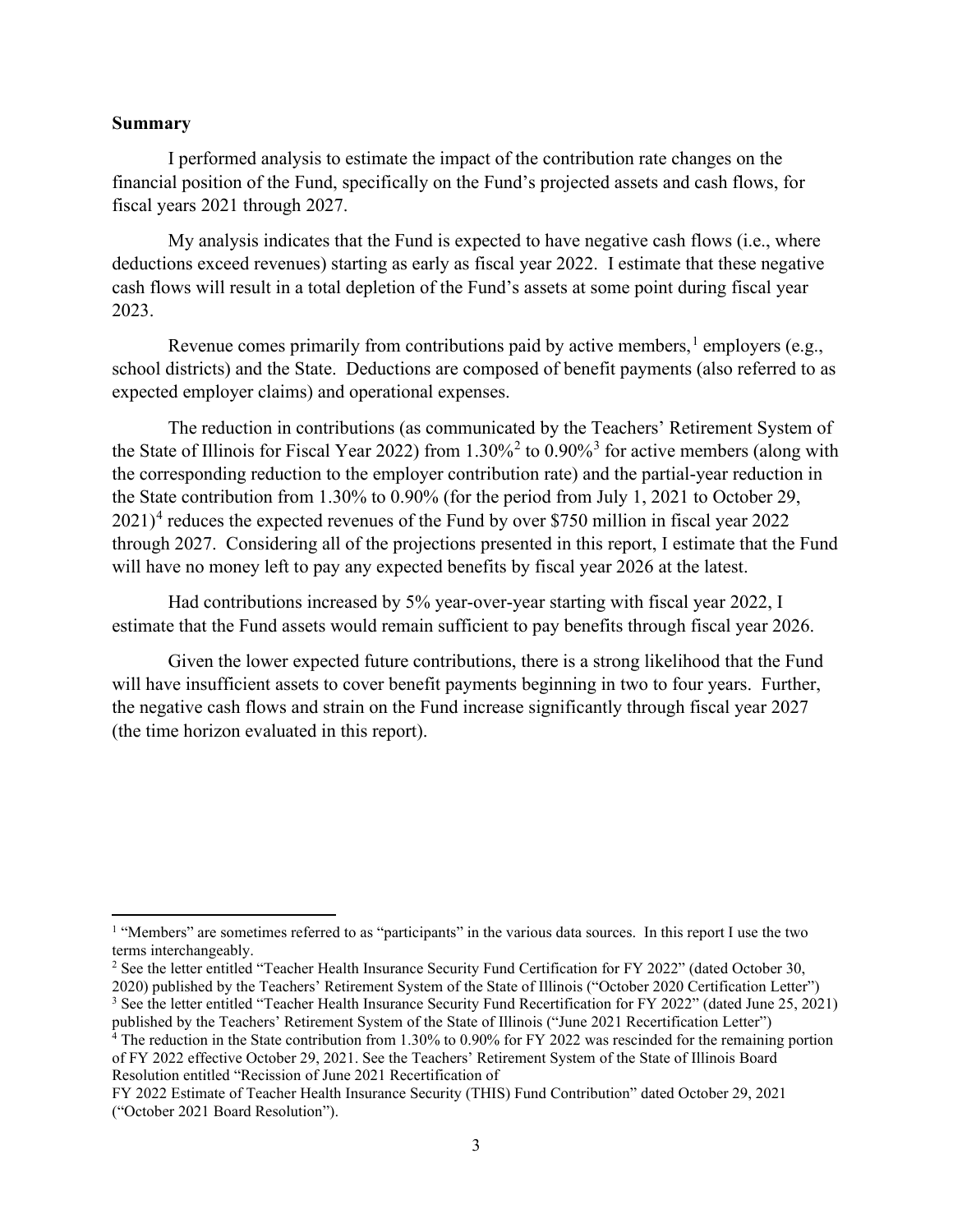### **Background**

The State of Illinois provides access to health insurance for eligible retired teachers ("retirees") via the Teacher Health Insurance Security Fund ("THIS Fund" or "Fund"). The provisions covering these medical insurance benefits is outlined in the State Employees Group Insurance Act of 1971. (5 ILCS 375/1, *et seq*.)

The retiree is only required to pay a portion of the total cost of coverage on an expected basis. The Fund pays "up to 75% of the total insurance rate" for those in the managed care program. (5 ILCS 375/6.5 (e))

The Fund's portion of the health insurance costs are known as the expected employer claims or the benefit payments. The total cash outflows payable from the Fund also include the Fund's own operating expenses.

There is a limit in the annual increase of the retiree health insurance premiums from year to year. The Director<sup>[5](#page-3-0)</sup> determines the insurance rates and premiums "used to determine the amount of the health care premiums." Starting in fiscal year 2008, "the premium in each fiscal year shall not exceed 105% of the premium actually charged in the previous fiscal year." (5 ILCS 375/6.5 (e))

There are three difference sources of contributions to the Fund.

- 1. Active members of the Teachers' Retirement System, with some minor exceptions, "shall make contributions toward the cost of annuitant and survivor health benefits." These contributions are "a percentage of salary." The contributions in any given year "shall not exceed 105% of the percentage of salary actually required to be paid in the previous fiscal year." (5 ILCS 375/6.6 (a))
- 2. Beginning on January 1, 2002, "every employer of a teacher…shall pay an employer contribution toward the cost of annuitant and survivor health benefits." The contributions in any given year "shall not exceed 105% of the percentage of each teacher's salary actually required to be paid in the previous fiscal year."  $(5$  ILCS 375/6.6  $(a-5)$  (4))
- 3. The State contributes an amount equal to the "amount certified by the Board of Trustees of the Teachers' Retirement System of Illinois under subsection (c) of Section 6.6 of the State Employees Group Insurance Act of 1971 as the estimated total amount of contributions" expected to be paid by the active members. (40 ILCS 15/1.3)

The Fund also receives funds from the federal government and via the COBRA Program (these two revenue sources totaled \$1,079,000 in fiscal year 2019 and \$895,000 in fiscal year 2020).

<span id="page-3-0"></span><sup>&</sup>lt;sup>5</sup> "Director" refers to the Director of the Department of Central Management Services.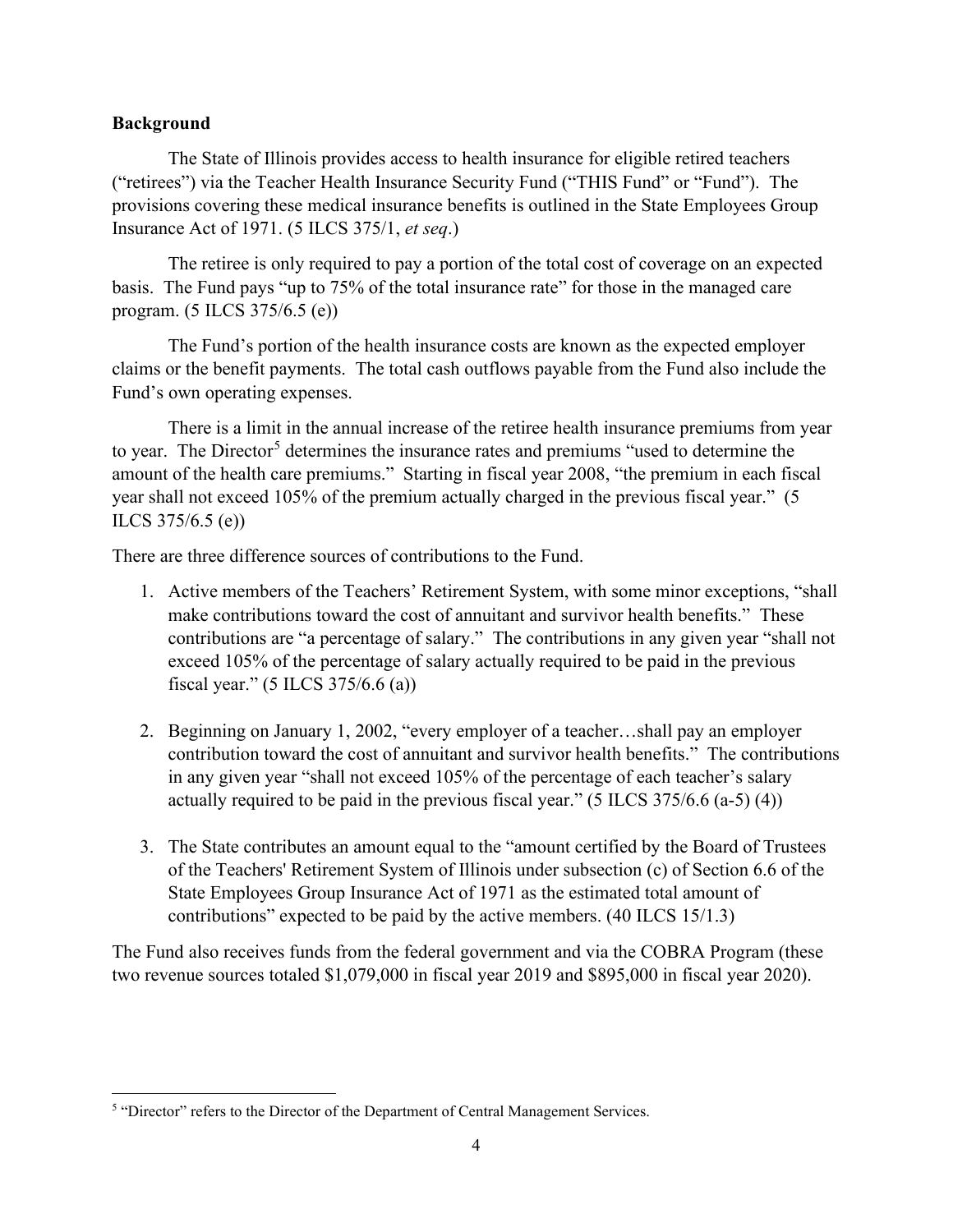#### **Expected Projection of the Fund's Future Financial Position**

Figure 1 below shows an estimated projection of the Fund assets reflecting contributions at the recertified (and partially reinstated)<sup>[6](#page-4-0)</sup> fiscal year 2022 rates and the certified fiscal year 2023 rates and remaining at that 2023 level in subsequent years. This projection is based on the contribution rates set forth in the letter from the Teachers' Retirement System of the State of Illinois dated June 25, 2021 ("June 2021 Recertification Letter"), the Teachers' Retirement System of the State of Illinois Board Resolution dated October 29, 2021 rescinding the decrease in the State's contribution rate ("October 2021 Board Resolution"), and the rates for fiscal year 2023 (based on the "October 2021 FY2023 Certification Letter").<sup>[7](#page-4-1)</sup>

In preparing this estimate, I have assumed that all the actuarial assumptions in the 2019 Actuarial Report<sup>[8](#page-4-2)</sup> and the 2021 TRS Actuarial Report<sup>[9](#page-4-3)</sup> are realized in future years and have used these projected figures as the inputs for the analysis I prepared for this report. The covered payroll for the Fund is assumed to be 99.474%<sup>[10](#page-4-4)</sup> of the Assumed Payroll in Table 3 of the 2021 TRS Actuarial Report. I have assumed that the operational expenses are 0.09% of the active member payroll in all future years and have included these in the deductions.

The projection of the Expected Employer Claims in Exhibit 1 of the 2019 Actuarial Report and used in my analysis for this report already reflects an assumption that the retired member contribution increases by 5% per year.<sup>11</sup> The terms Expected Employer Claims (Exhibit 1 of the 2019 Actuarial Report) and Benefit Payments (page C-12 of the 2019 Actuarial Report) are used synonymously in the 2019 Actuarial Report and in this report.

Deductions are equal to the sum of benefit payments and operational expenses. The Fund's own projections of benefit payments (prepared by the Fund's actuarial service provider) show projected benefit payments growing rapidly from \$261 million (fiscal year 2019) to \$734 million (fiscal year 2027). When actual operational expenses are included for fiscal year 2019, the total reported deductions total \$271 million. When projected operational expenses are included for fiscal year 2027, the projected deductions total \$745 million.

<span id="page-4-0"></span><sup>6</sup> The term reinstated in this report refers to the State's 1.30% contribution rate that is put into effect as a result of the October 2021 Board Resolution.

<span id="page-4-1"></span><sup>7</sup> See the letter entitled "Teacher Health Insurance Security Fund Certification for FY 2023" (dated October 29, 2021) published by the Teachers' Retirement System of the State of Illinois ("October 2021 FY2023 Certification Letter").

<span id="page-4-2"></span><sup>8</sup> The full name of the report is the Teachers' Retirement Insurance Program of the State of Illinois GASB Statements No. 74 and 75 Accounting and Financial Reporting for Postemployment Benefits Other than Pensions Actuarial Valuation Report as of June 30, 2019.

<span id="page-4-3"></span><sup>9</sup> The full name of the report is the Teachers' Retirement System of the State of Illinois Preliminary Actuarial Valuation Review of Pension Benefits as of June 30, 2021.

<span id="page-4-5"></span><span id="page-4-4"></span> $10$  This is result of dividing item 1.c. by item 1.a. from Exhibit B of the October 2021 FY2023 Certification Letter. <sup>11</sup> See page E-2 of the 2019 Actuarial Report. The assumed premium increase is -9.07% for non-MAPD plans for

Fiscal Year 2021. Otherwise, the assumed premium increase is 5% per year through Fiscal Year 2034.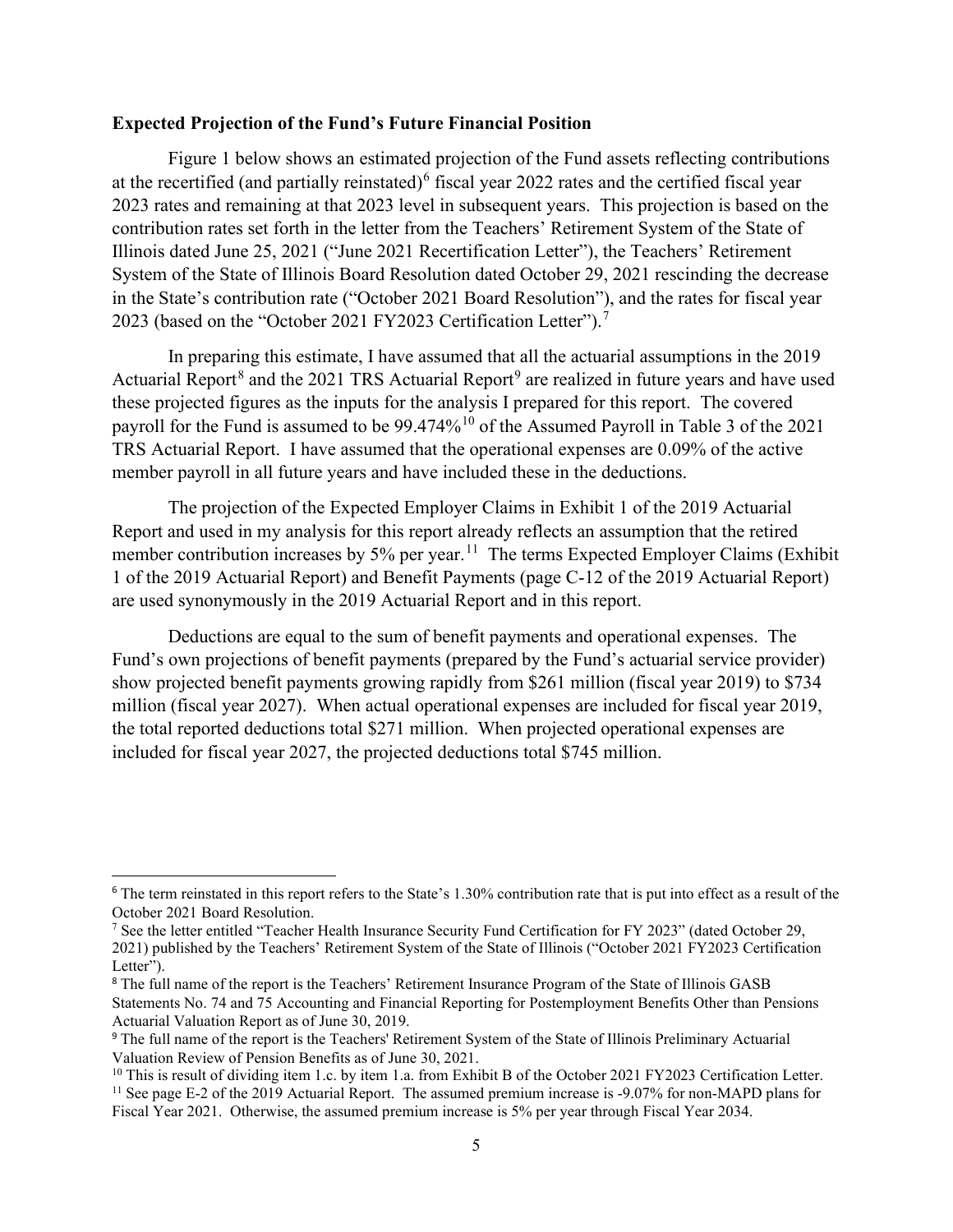Consistent with the 2019 Valuation Report, fund assets are assumed not to earn any interest.<sup>[12](#page-5-0)</sup>

As Figure 1 shows, the Fund is expected to have insufficient assets to pay benefit payments by the end of fiscal year 2023 (June 30, 2023) and continuing from that point.

# **Figure 1: Expected Projection of Fund Contribution Rates, Cash Flows and Net Assets for FY 2019 through FY 2027 Starting with the Recertified and Partially Reinstated 2022 Contribution Rates**

|                       |                          | <b>Contribution Rates</b> |                                      |                 | <b>Cash Flows (\$ millions)</b> |                                   |                                  |                                    |
|-----------------------|--------------------------|---------------------------|--------------------------------------|-----------------|---------------------------------|-----------------------------------|----------------------------------|------------------------------------|
| <b>Fiscal</b><br>Year | Active<br><b>Members</b> | <b>Employers</b>          | <b>State</b>                         | <b>Revenues</b> | <b>Deductions</b>               | <b>Net</b><br>Cash<br><b>Flow</b> | <b>Interest</b><br>(\$ millions) | <b>Net Assets</b><br>(\$ millions) |
| 2019                  | 1.24%                    | 0.92%                     | 1.24%                                | \$357           | (\$271)                         | \$86                              | \$0.4                            | \$68                               |
| 2020                  | 1.24%                    | 0.92%                     | 1.24%                                | 367             | (247)                           | 120                               | 0.2                              | 189                                |
| 2021                  | 1.30%                    | 0.96%                     | 1.30%                                | 399             | (378)                           | 20                                | 0.0                              | 209                                |
| 2022                  | $0.90\%$                 | 0.67%                     | $0.90\%$ /<br>$1.30\%$ <sup>13</sup> | 314             | (424)                           | (110)                             | 0.0                              | 99                                 |
| 2023                  | $0.90\%$                 | 0.67%                     | $0.90\%$                             | 288             | (474)                           | (185)                             | 0.0                              | (87)                               |
| 2024                  | $0.90\%$                 | 0.67%                     | $0.90\%$                             | 295             | (532)                           | (236)                             | 0.0                              | (323)                              |
| 2025                  | $0.90\%$                 | 0.67%                     | $0.90\%$                             | 303             | (598)                           | (296)                             | 0.0                              | (618)                              |
| 2026                  | $0.90\%$                 | 0.67%                     | $0.90\%$                             | 310             | (669)                           | (360)                             | 0.0                              | (978)                              |
| 2027                  | $0.90\%$                 | 0.67%                     | $0.90\%$                             | 316             | (745)                           | (429)                             | 0.0                              | (1,407)                            |

<span id="page-5-0"></span><sup>&</sup>lt;sup>12</sup> Page C-10 of the 2019 Actuarial Report indicates this assumption with the following statement: "Given the low asset value and pay-as-you-go funding policy, the investment return assumption was set to zero."

<span id="page-5-1"></span><sup>&</sup>lt;sup>13</sup> The 0.90% rate is assumed to be effective for four months of the year, and the 1.30% rate is assumed to be effective for eight months of the year. The underlying model treats this as a weighted average effective rate of 1.17% for fiscal year 2022.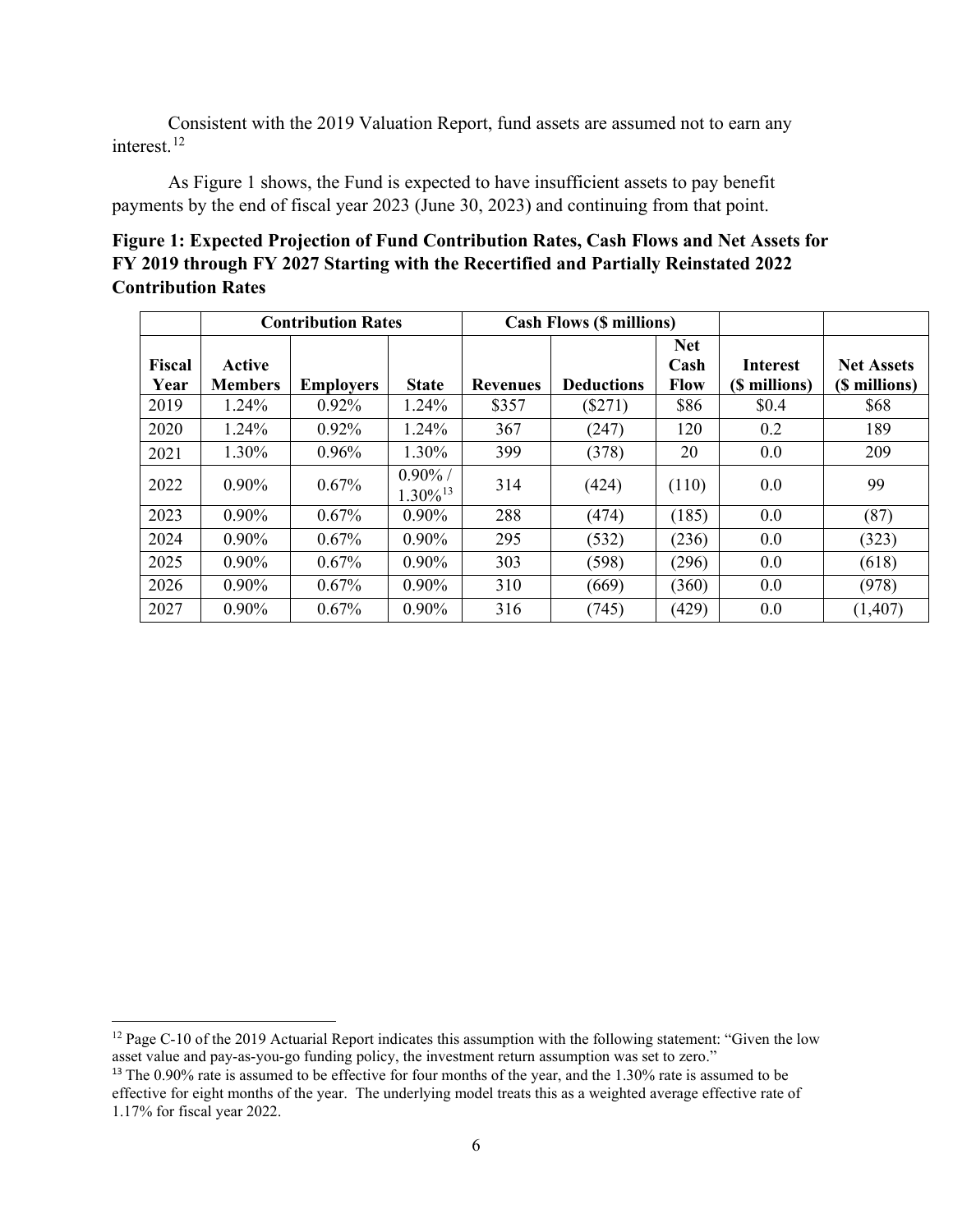If the State were to increase the contributions for active members, employers and the State by 5% each year starting in fiscal year 2024 (the maximum yearly increases allowed by statute), I project that the net assets at fiscal year-end 2027 would be negative \$1.251 billion.

# **Figure 2: Expected Projection of Fund Contribution Rates, Cash Flows and Net Assets for FY 2019 through FY 2027 Starting with the Recertified and Partially Reinstated 2022 Contribution Rates, assuming rates increase 5% per year starting in FY2024**

|                |                          | <b>Contribution Rates</b> |                     |                 | <b>Cash Flows (\$ millions)</b> |                                   |                                  |                                    |
|----------------|--------------------------|---------------------------|---------------------|-----------------|---------------------------------|-----------------------------------|----------------------------------|------------------------------------|
| Fiscal<br>Year | Active<br><b>Members</b> | <b>Employers</b>          | <b>State</b>        | <b>Revenues</b> | <b>Deductions</b>               | <b>Net</b><br>Cash<br><b>Flow</b> | <b>Interest</b><br>(\$ millions) | <b>Net Assets</b><br>(\$ millions) |
| 2019           | 1.24%                    | $0.92\%$                  | 1.24%               | \$357           | $(\$271)$                       | \$86                              | \$0.4                            | \$68                               |
| 2020           | 1.24%                    | 0.92%                     | 1.24%               | 367             | (247)                           | 120                               | 0.2                              | 189                                |
| 2021           | 1.30%                    | $0.96\%$                  | 1.30%               | 399             | (378)                           | 20                                | 0.0                              | 209                                |
| 2022           | $0.90\%$                 | $0.67\%$                  | $0.90\%$ /<br>1.30% | 314             | (424)                           | (110)                             | 0.0                              | 99                                 |
| 2023           | $0.90\%$                 | $0.67\%$                  | $0.90\%$            | 288             | (474)                           | (185)                             | 0.0                              | (87)                               |
| 2024           | $0.94\%$                 | 0.70%                     | $0.94\%$            | 309             | (532)                           | (223)                             | 0.0                              | (310)                              |
| 2025           | $0.99\%$                 | 0.73%                     | $0.99\%$            | 332             | (598)                           | (266)                             | 0.0                              | (576)                              |
| 2026           | $1.04\%$                 | $0.77\%$                  | $1.04\%$            | 357             | (669)                           | (312)                             | 0.0                              | (888)                              |
| 2027           | 1.09%                    | 0.81%                     | 1.09%               | 383             | (745)                           | (363)                             | 0.0                              | (1,251)                            |

Contribution rates for fiscal year 2019 are reported in the 2018 Actuarial Report<sup>[14](#page-6-0)</sup> and contribution rates for fiscal year 2020 are reported in the 2019 Actuarial Report. Revenues, deductions, interest and net assets for fiscal years 2019 and 2020 are those reported in Exhibit 3 in the 2019 Actuarial Report.

Projected benefit payments for fiscal year 2021 and beyond are found on Exhibit 1 of the 2019 Actuarial Report and operational expenses are projected as 0.09% of the Fund payroll.

The revenues for each year in Figure 1 above are calculated as the product of:

X

# Assumed Payroll

(from Table 3 of the 2021 TRS Actuarial Report)

99.474%

(the proportion of Assumed Payroll assumed to be covered by the Fund)

the Contribution Rates

X

<span id="page-6-0"></span><sup>&</sup>lt;sup>14</sup> The full name of the report is the Teachers' Retirement Insurance Program of the State of Illinois GASB Statements No. 74 and 75 Accounting and Financial Reporting for Postemployment Benefits Other than Pensions Actuarial Valuation Report as of June 30, 2018.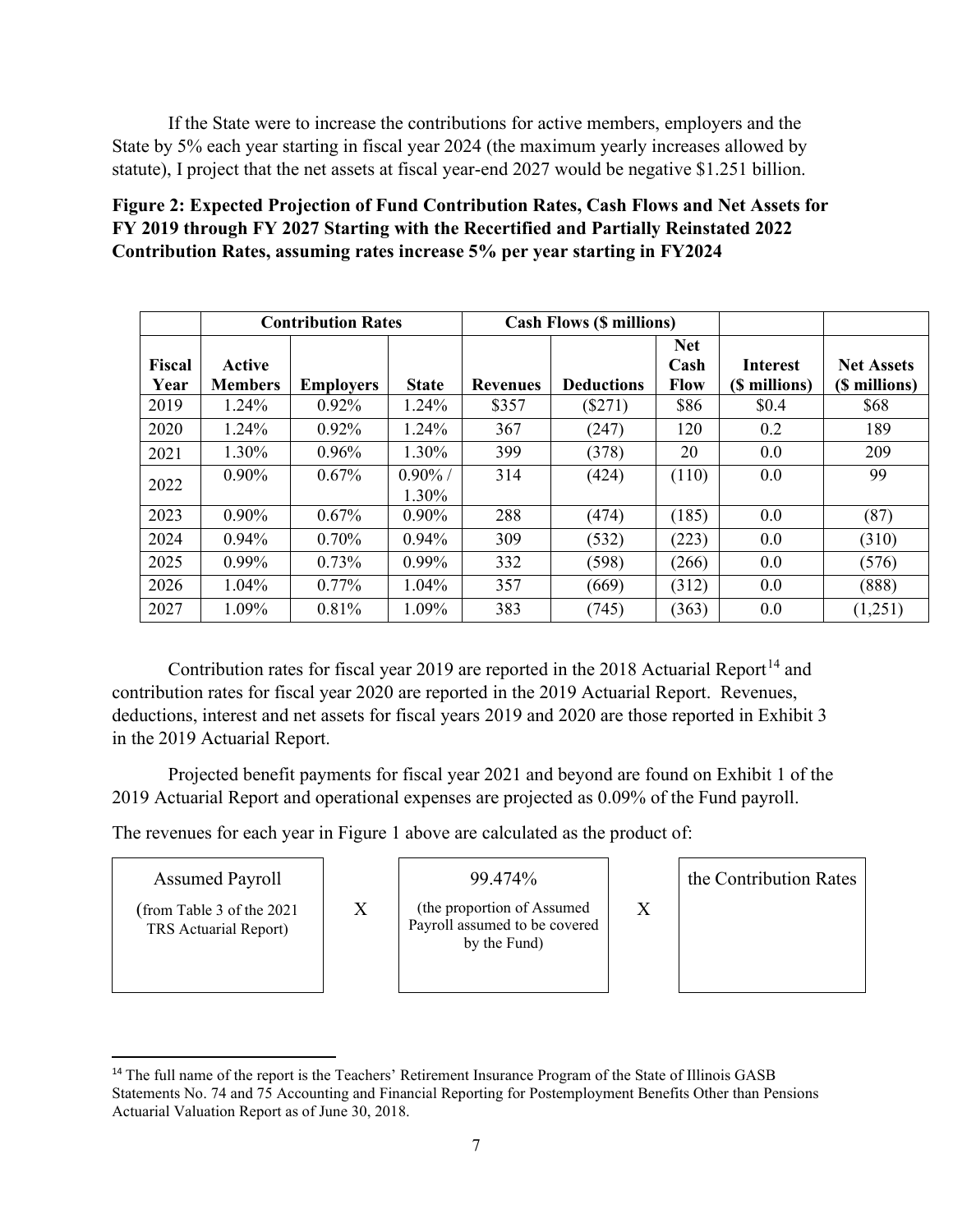The cash flows above (i.e., revenues and deductions) exclude the costs of the benefits borne by retirees, as these figures do not impact the net cash flows. The retired member contributions that flow through revenues equals the portion of the total benefit payments that are borne by the retired members. See Appendix B for a more detailed discussion of the retired member contributions.

As shown in Figure 1 above, projected deductions are expected to exceed revenues starting in fiscal year 2022 resulting in negative cash flows. More importantly, the negative cash flows are projected to increase each year from 2023 to 2027. I did not see any data to indicate that the projected negative cash flows would be temporary, that they would reverse, or that they would self-correct over the timeframe of the forecast above. As such, the Fund deficit, as illustrated by negative assets, would be expected to grow through fiscal year 2027.

For years in which the Fund is estimated to have deductions that exceed revenues and to have negative assets, there would be no money left in the Fund to pay all of the deductions (benefits payments and operating expenses) in the year. This has significant importance for the Fund, as benefits are paid on a "pay-as-you-go" basis.<sup>15</sup> The Fund has no other source of revenues to make benefit payments on behalf of retired members in such years.

The 2019 Actuarial Report (page C-12) indicates that Fund assets were negative at fiscal year-ends 2016 to 2018. This "self-corrected" and assets became positive again in fiscal year 2019 because actual revenues increased from fiscal years 2017 to 2019 while deductions decreased from fiscal years 2017 to 2019. Despite that temporary improvement, Figure 1 above shows that revenues are projected to be lower at each year from 2022 through fiscal year 2027 than they were during fiscal years 2019 to 2021, and deductions are expected to grow each year from fiscal year 2021 through 2027.

More specifically, Fund assets were negative \$45.029 million at fiscal year-end 2017 and negative \$18.487 million at fiscal year-end 2018. The State contributions for these two years were \$109.703 million and \$119.568 million respectively, indicating that the negative balance was less than one year's worth of the State's contribution. In contrast, based on the projection in Figure 1 – the projected Fund balance of negative \$1,407 million at fiscal year-end 2027 is estimated to be over 12 times the State's projected 2027 contribution of \$115 million. So unlike years past where the Fund balance was less than one year of the State's contribution, the projected Fund balance would be over 12 times the projected State contribution in fiscal year 2027. Therefore, the deficit appears to be beyond correction over this horizon.

More detail on how I developed this forecast can be found in Appendix D which describes my projection methodology.

<span id="page-7-0"></span><sup>&</sup>lt;sup>15</sup> See page F-2 of the 2019 Actuarial Report.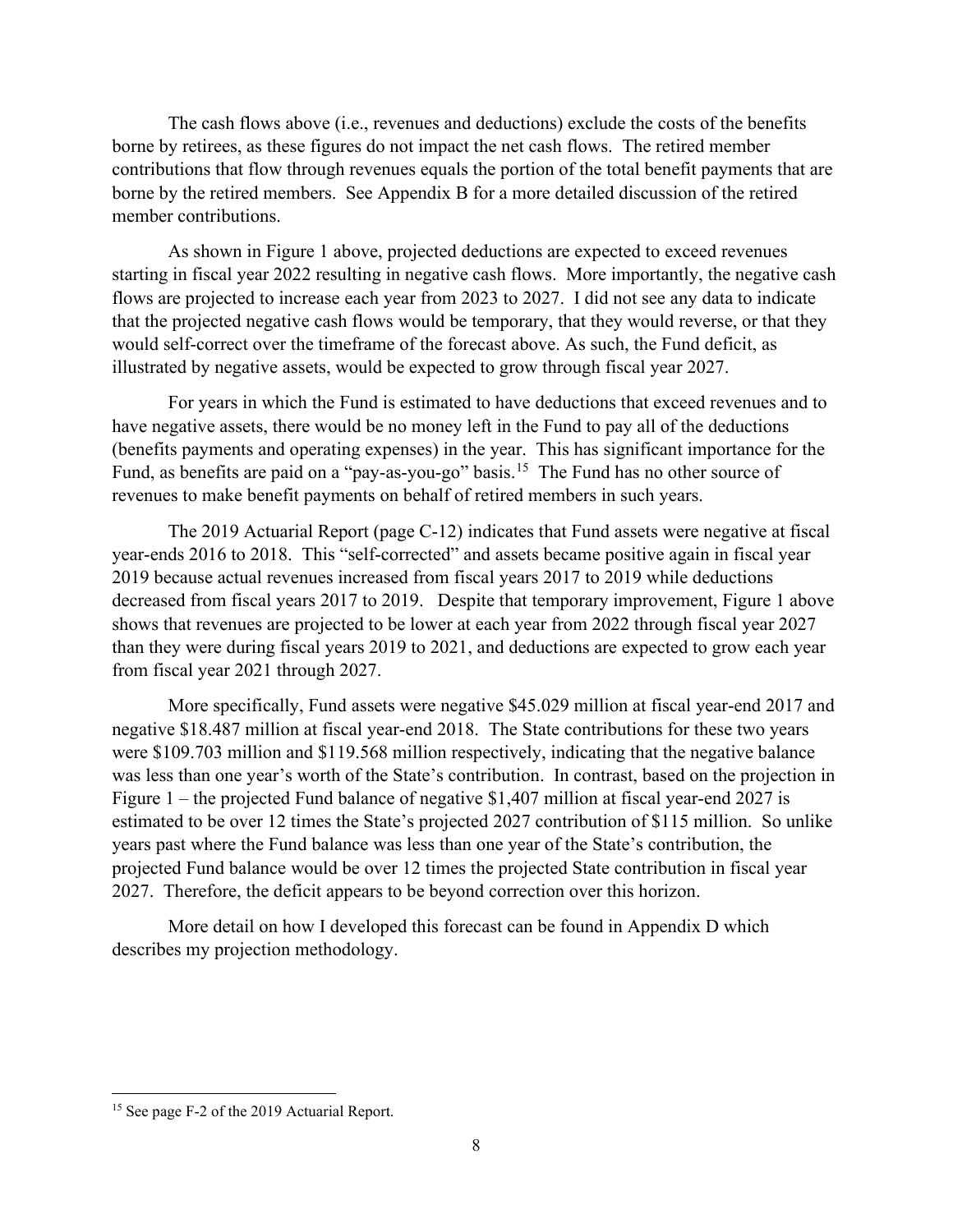#### **Estimates of the Fund's Future Financial Position Under Alternate Scenarios**

In this section are estimated projections of the Fund's position under various alternate scenarios. These scenarios differ from the baseline expected scenario described in the previous section in various ways, as noted below:

- Alternate Scenario 1: *Expected Projection, Original 2022 Contribution Rates.* This scenario is the same as the baseline expected projection shown above, except that it uses the original certified 2022 contribution rates for 2022 and beyond.
- Alternate Scenario 2: *Optimistic Projection, Recertified and Partially Reinstated 2022 Contribution Rates.* This scenario is based on the recertified and partially reinstated 2022 contribution rates, but uses higher contribution rates for 2023 and beyond, a higher payroll base, and lower benefit payments.
- Alternate Scenario 3: *Pessimistic Projection, Recertified and Partially Reinstated 2022 Contribution Rates.* This scenario is based on the recertified and partially reinstated 2022 contribution rates for 2022 and beyond but uses a lower payroll base and higher benefit payments.
- Alternate Scenario 4: *Optimistic Projection, Original 2022 Contribution Rates.* This scenario uses the original certified 2022 contribution rates for 2022 and uses increases in contributions rates for 2023 and beyond, a higher payroll base, and lower benefit payments.
- Alternate Scenario 5: *Pessimistic Projection, Original 2022 Contribution Rates.* This scenario uses the original certified 2022 contribution rates for 2022 and beyond and uses a lower payroll base and higher benefit payments.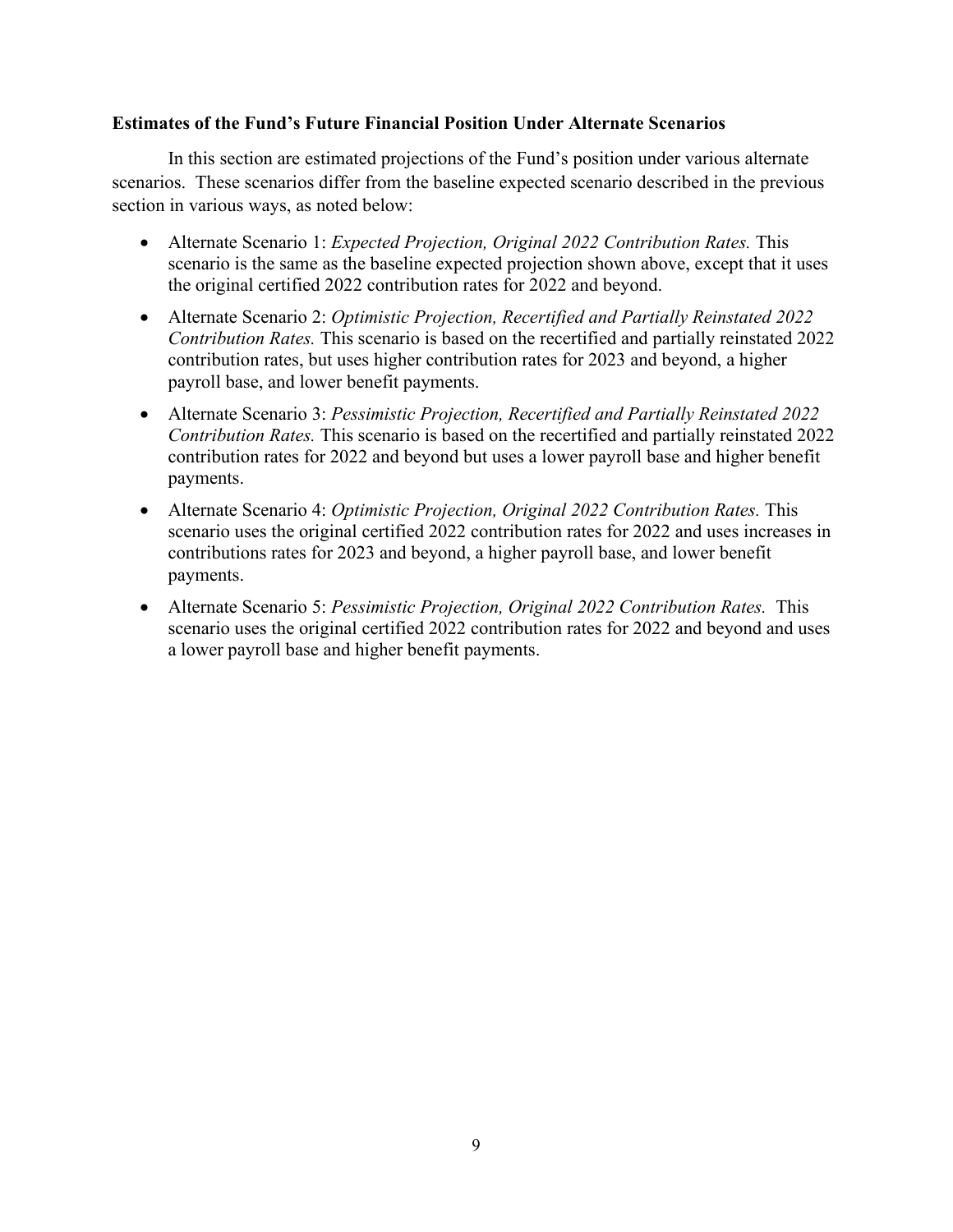#### **Alternate Scenario 1: Expected Projection, Original 2022 Contribution Rates**

This scenario is based on the same assumptions as in the Expected Scenario, with one exception: the original certified 2022 contribution rates from the Teacher Health Insurance Security Fund Certification for FY 2022 (dated October 30, 2020) published by the Teachers' Retirement System of the State of Illinois ("October 2020 Certification Letter") are used for fiscal year 2022 and beyond. The rates from the October 2020 Certification Letter are also referred to here as the Original 2022 Certified Rates.

The increases in revenues (from using the Original 2022 Certified Rates) results in the assets being projected to be sufficient to pay claims through fiscal year 2024, then being projected to be insufficient to pay claims starting in fiscal year 2025.

|                       |                          | <b>Contribution Rates</b> |              |                 | <b>Cash Flows (\$ millions)</b> |                                   |                                  |                                    |
|-----------------------|--------------------------|---------------------------|--------------|-----------------|---------------------------------|-----------------------------------|----------------------------------|------------------------------------|
| <b>Fiscal</b><br>Year | Active<br><b>Members</b> | <b>Employers</b>          | <b>State</b> | <b>Revenues</b> | <b>Deductions</b>               | <b>Net</b><br>Cash<br><b>Flow</b> | <b>Interest</b><br>(\$ millions) | <b>Net Assets</b><br>(\$ millions) |
| 2019                  | 1.24%                    | $0.92\%$                  | 1.24%        | \$357           | $(\$271)$                       | \$86                              | \$0.4                            | \$68                               |
| 2020                  | 1.24%                    | $0.92\%$                  | 1.24%        | 367             | (247)                           | 120                               | 0.2                              | 189                                |
| 2021                  | 1.30%                    | $0.96\%$                  | 1.30%        | 399             | (378)                           | 20                                | 0.0                              | 209                                |
| 2022                  | 1.30%                    | 0.96%                     | 1.30%        | 407             | (424)                           | (17)                              | 0.0                              | 193                                |
| 2023                  | 1.30%                    | $0.96\%$                  | 1.30%        | 415             | (474)                           | (59)                              | 0.0                              | 134                                |
| 2024                  | 1.30%                    | $0.96\%$                  | 1.30%        | 425             | (532)                           | (106)                             | 0.0                              | 28                                 |
| 2025                  | 1.30%                    | $0.96\%$                  | 1.30%        | 436             | (598)                           | (162)                             | 0.0                              | (135)                              |
| 2026                  | 1.30%                    | $0.96\%$                  | 1.30%        | 446             | (669)                           | (224)                             | 0.0                              | (358)                              |
| 2027                  | 1.30%                    | 0.96%                     | 1.30%        | 456             | (745)                           | (290)                             | 0.0                              | (648)                              |

### **Figure 3: Alternate Scenario 1: Expected Projection, Starting with the Original 2022 Contribution Rates**

The projected fiscal year 2022 Revenues in this case are \$407 million versus projected fiscal year 2022 Revenues of \$314 million in the Expected case. The lower contribution rates result in a decrease in revenues of \$93 million in Fiscal Year 2022. Over the period from fiscal year 2022 to fiscal year 2027, this means an overall decrease of over \$750 million in funds flowing into the Fund due exclusively to the changes in contribution rates (i.e., the lower recertified contribution rates relative to the Original 2022 Certified Rates).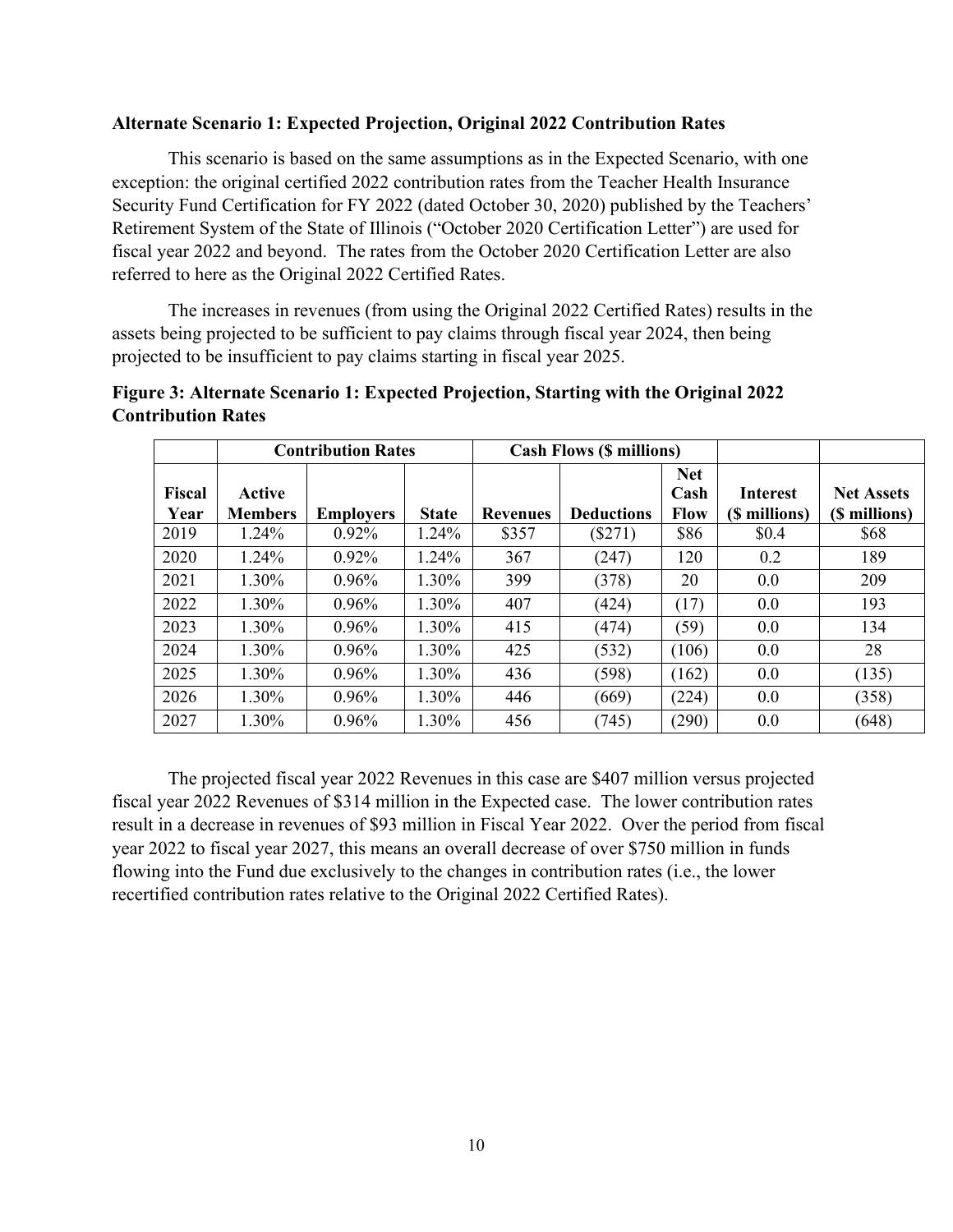# **Alternate Scenario 2: Optimistic Projection, Starting with the Recertified and Partially Reinstated 2022 Contribution Rates**

This scenario is based on the Recertified 2022 Contribution Rates. However, in this scenario there are three changes, each of which serves to lengthen the time that assets remain sufficient to pay claims. Here is a summary of the changes:

- Contribution rates as a percentage of payroll increase by 5% each year, with the first increase applied in Fiscal Year 2024.
- The payroll base itself (i.e., the total sum of compensation paid to all active members) increases by an additional 1% each year over what is assumed in the expected/baseline scenario.
- The employer benefit payments payable by the Fund increase by 1% less annually than in the expected/baseline scenario starting in fiscal year 2022.

The increases in revenues (from the contribution rates and the payroll base) and the decrease in benefit payments payable result in the assets being projected to be insufficient to pay benefit payments starting in Fiscal Year 2023.

|                       |                          | <b>Contribution Rates</b> |                     |                 | <b>Cash Flows (\$ millions)</b> |                                   |                                  |                                    |
|-----------------------|--------------------------|---------------------------|---------------------|-----------------|---------------------------------|-----------------------------------|----------------------------------|------------------------------------|
| <b>Fiscal</b><br>Year | Active<br><b>Members</b> | <b>Employers</b>          | <b>State</b>        | <b>Revenues</b> | <b>Deductions</b>               | <b>Net</b><br>Cash<br><b>Flow</b> | <b>Interest</b><br>(\$ millions) | <b>Net Assets</b><br>(\$ millions) |
| 2019                  | 1.24%                    | $0.92\%$                  | 1.24%               | \$357           | $(\$271)$                       | \$86                              | \$0.4                            | \$68                               |
| 2020                  | 1.24%                    | 0.92%                     | 1.24%               | 367             | (247)                           | 120                               | 0.2                              | 189                                |
| 2021                  | 1.30%                    | $0.96\%$                  | 1.30%               | 399             | (378)                           | 20                                | 0.0                              | 209                                |
| 2022                  | $0.90\%$                 | $0.67\%$                  | $0.90\%$ /<br>1.30% | 314             | (420)                           | (106)                             | 0.0                              | 103                                |
| 2023                  | $0.90\%$                 | 0.67%                     | $0.90\%$            | 291             | (465)                           | (174)                             | 0.0                              | (70)                               |
| 2024                  | $0.94\%$                 | $0.70\%$                  | $0.94\%$            | 315             | (516)                           | (202)                             | 0.0                              | (272)                              |
| 2025                  | $0.99\%$                 | $0.73\%$                  | $0.99\%$            | 342             | (575)                           | (233)                             | 0.0                              | (505)                              |
| 2026                  | $1.04\%$                 | $0.77\%$                  | 1.04%               | 372             | (638)                           | (266)                             | 0.0                              | (771)                              |
| 2027                  | 1.09%                    | 0.81%                     | 1.09%               | 402             | (703)                           | (301)                             | 0.0                              | (1,072)                            |

# **Figure 4: Alternate Scenario 2: Optimistic Projection, Recertified and Partially Reinstated 2022 Contribution Rates**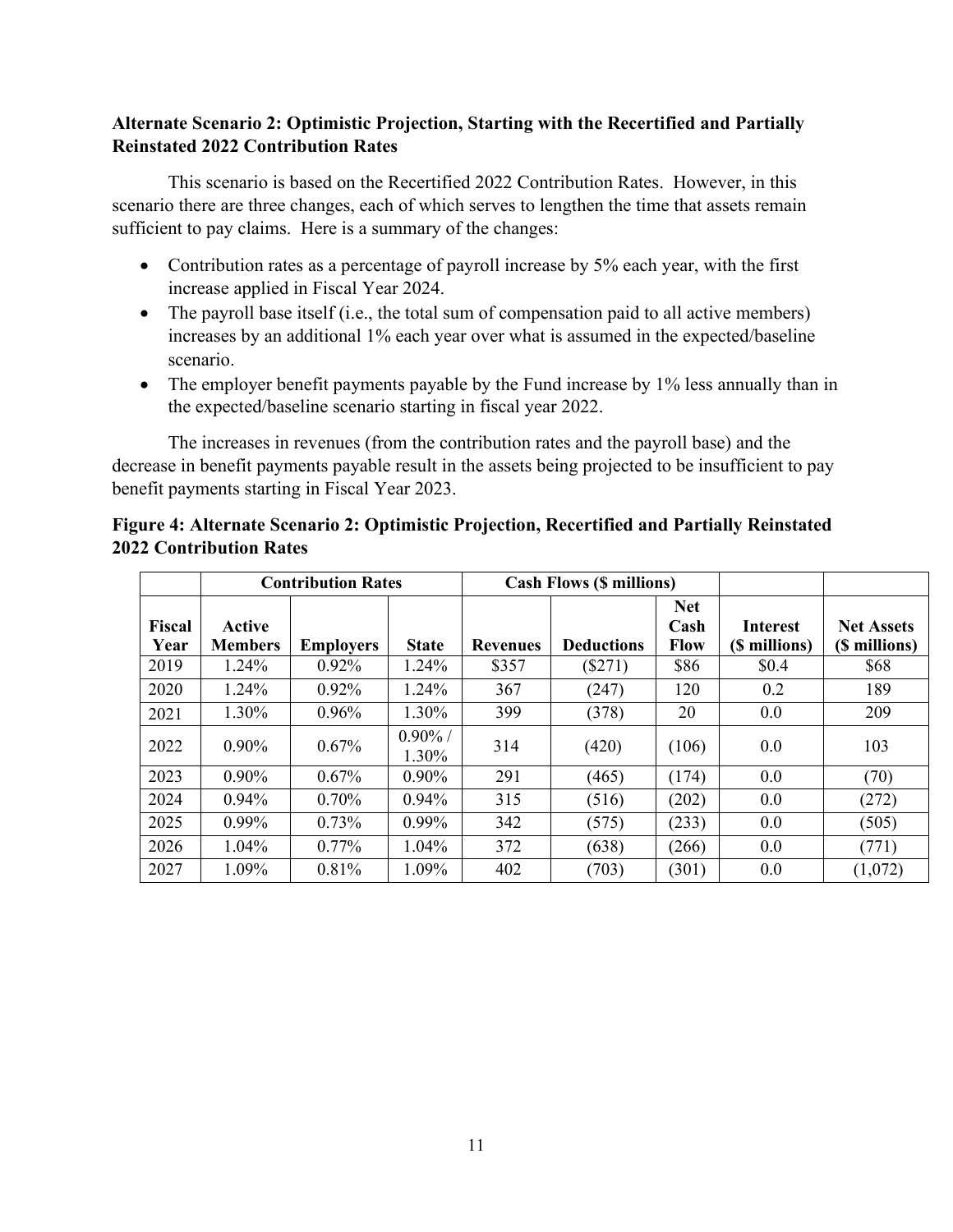# **Alternate Scenario 3: Pessimistic Projection, Starting with the Recertified and Partially Reinstated 2022 Contribution Rates**

This scenario is based on the Recertified 2022 Contribution Rates. However, in this scenario there are two changes – each of which serves to shorten the time that assets remain sufficient to pay claims. Stated another way, the changes in this scenario serve to accelerate the rate of negative cash flows, resulting in an earlier date at which assets are no longer sufficient to pay claims. Here is a summary of the changes:

- The payroll base itself (i.e., the total sum of compensation paid to all active members) increases by 1% less each year than what is assumed in the expected/baseline scenario.
- The employer benefit payments payable by the Fund increase by 1% more annually than in the expected/baseline scenario starting in fiscal year 2022.

In this scenario, the contribution rates as a percentage of payroll are not increased in any year.

The decreases in revenues (from the contribution rates and the payroll base) and the increases in benefit payments payable results in the assets being projected to be insufficient to pay benefit payments starting in Fiscal Year 2023. This is the same Fiscal Year as in the "Expected" scenario.

| Figure 5: Alternate Scenario 3: Pessimistic Projection, Recertified and Partially Reinstated |  |
|----------------------------------------------------------------------------------------------|--|
| <b>2022 Contribution Rates</b>                                                               |  |

|                |                                 | <b>Contribution Rates</b> |                     |                 | <b>Cash Flows (\$ millions)</b> |                                   |                                  |                                    |
|----------------|---------------------------------|---------------------------|---------------------|-----------------|---------------------------------|-----------------------------------|----------------------------------|------------------------------------|
| Fiscal<br>Year | <b>Active</b><br><b>Members</b> | <b>Employers</b>          | <b>State</b>        | <b>Revenues</b> | <b>Deductions</b>               | <b>Net</b><br>Cash<br><b>Flow</b> | <b>Interest</b><br>(\$ millions) | <b>Net Assets</b><br>(\$ millions) |
| 2019           | 1.24%                           | 0.92%                     | 1.24%               | \$357           | $(\$271)$                       | \$86                              | \$0.4                            | \$68                               |
| 2020           | 1.24%                           | $0.92\%$                  | 1.24%               | 367             | (247)                           | 120                               | 0.2                              | 189                                |
| 2021           | 1.30%                           | $0.96\%$                  | 1.30%               | 399             | (378)                           | 20                                | 0.0                              | 209                                |
| 2022           | $0.90\%$                        | 0.67%                     | $0.90\%$ /<br>1.30% | 314             | (428)                           | (114)                             | 0.0                              | 95                                 |
| 2023           | $0.90\%$                        | 0.67%                     | $0.90\%$            | 285             | (483)                           | (198)                             | 0.0                              | (103)                              |
| 2024           | $0.90\%$                        | 0.67%                     | $0.90\%$            | 290             | (547)                           | (258)                             | 0.0                              | (360)                              |
| 2025           | $0.90\%$                        | $0.67\%$                  | $0.90\%$            | 294             | (622)                           | (328)                             | 0.0                              | (688)                              |
| 2026           | $0.90\%$                        | $0.67\%$                  | $0.90\%$            | 298             | (703)                           | (405)                             | 0.0                              | (1,093)                            |
| 2027           | $0.90\%$                        | 0.67%                     | $0.90\%$            | 301             | (790)                           | (489)                             | 0.0                              | (1, 582)                           |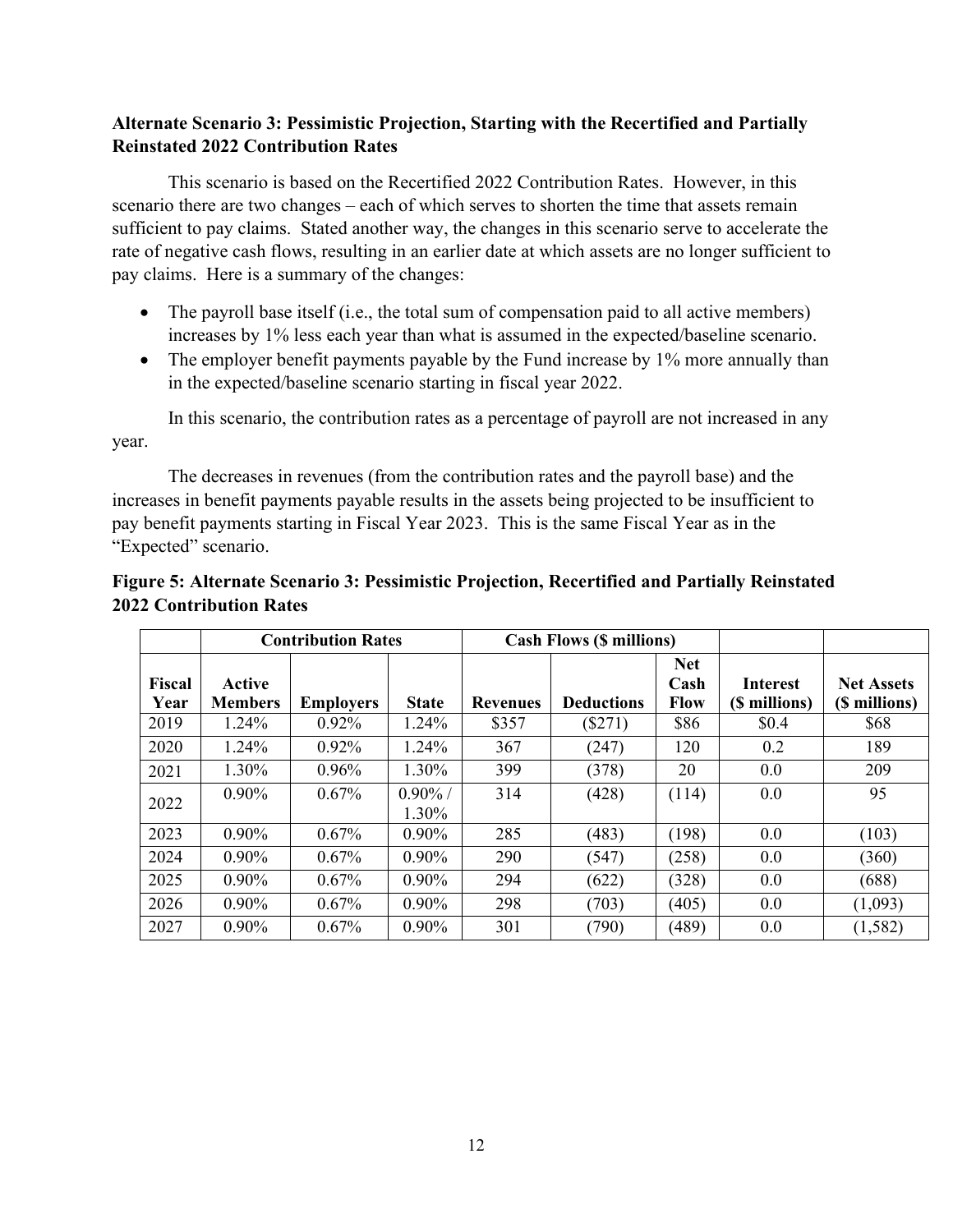# **Alternate Scenario 4: Optimistic Projection, Starting with the Original 2022 Contribution Rates**

This scenario is based on the Original 2022 Contribution Rates. However, in this scenario there are three changes, each of which serves to lengthen the time that assets remain sufficient to pay benefit payments. Here is a summary of the changes:

- Contribution rates as a percentage of payroll increase by 5% each year, with the first increase applied in Fiscal Year 2023.
- The payroll base itself (i.e., the total sum of compensation paid to all active members) increases by an additional 1% each year over what is assumed in the expected/baseline scenario.
- The employer benefit payments payable by the Fund increase by 1% less annually than in the expected/baseline scenario starting in fiscal year 2022.

The increases in revenues (from the contribution rates and the payroll base) and the decrease in benefit payments payable result in the assets being projected to be insufficient to pay benefit payments starting in Fiscal Year 2026.

|                |                          | <b>Contribution Rates</b> |              |                 | <b>Cash Flows (\$ millions)</b> |                                   |                                  |                                    |
|----------------|--------------------------|---------------------------|--------------|-----------------|---------------------------------|-----------------------------------|----------------------------------|------------------------------------|
| Fiscal<br>Year | Active<br><b>Members</b> | <b>Employers</b>          | <b>State</b> | <b>Revenues</b> | <b>Deductions</b>               | <b>Net</b><br>Cash<br><b>Flow</b> | <b>Interest</b><br>(\$ millions) | <b>Net Assets</b><br>(\$ millions) |
| 2019           | 1.24%                    | $0.92\%$                  | 1.24%        | \$357           | $(\$271)$                       | \$86                              | \$0.4                            | \$68                               |
| 2020           | $1.24\%$                 | $0.92\%$                  | 1.24%        | 367             | (247)                           | 120                               | 0.2                              | 189                                |
| 2021           | 1.30%                    | 0.96%                     | 1.30%        | 399             | (378)                           | 20                                | 0.0                              | 209                                |
| 2022           | 1.30%                    | $0.96\%$                  | 1.30%        | 407             | (420)                           | (13)                              | 0.0                              | 197                                |
| 2023           | 1.30%                    | $0.96\%$                  | 1.30%        | 419             | (465)                           | (46)                              | 0.0                              | 151                                |
| 2024           | 1.36%                    | $1.00\%$                  | 1.36%        | 453             | (516)                           | (63)                              | 0.0                              | 88                                 |
| 2025           | $1.43\%$                 | $1.05\%$                  | 1.43%        | 493             | (575)                           | (83)                              | 0.0                              | 6                                  |
| 2026           | $1.50\%$                 | 1.11%                     | 1.50%        | 536             | (638)                           | (102)                             | 0.0                              | (97)                               |
| 2027           | 1.58%                    | 1.16%                     | 1.58%        | 581             | (703)                           | (122)                             | 0.0                              | (219)                              |

#### **Figure 6: Alternate Scenario 4: Optimistic Projection, Original 2022 Contribution Rates**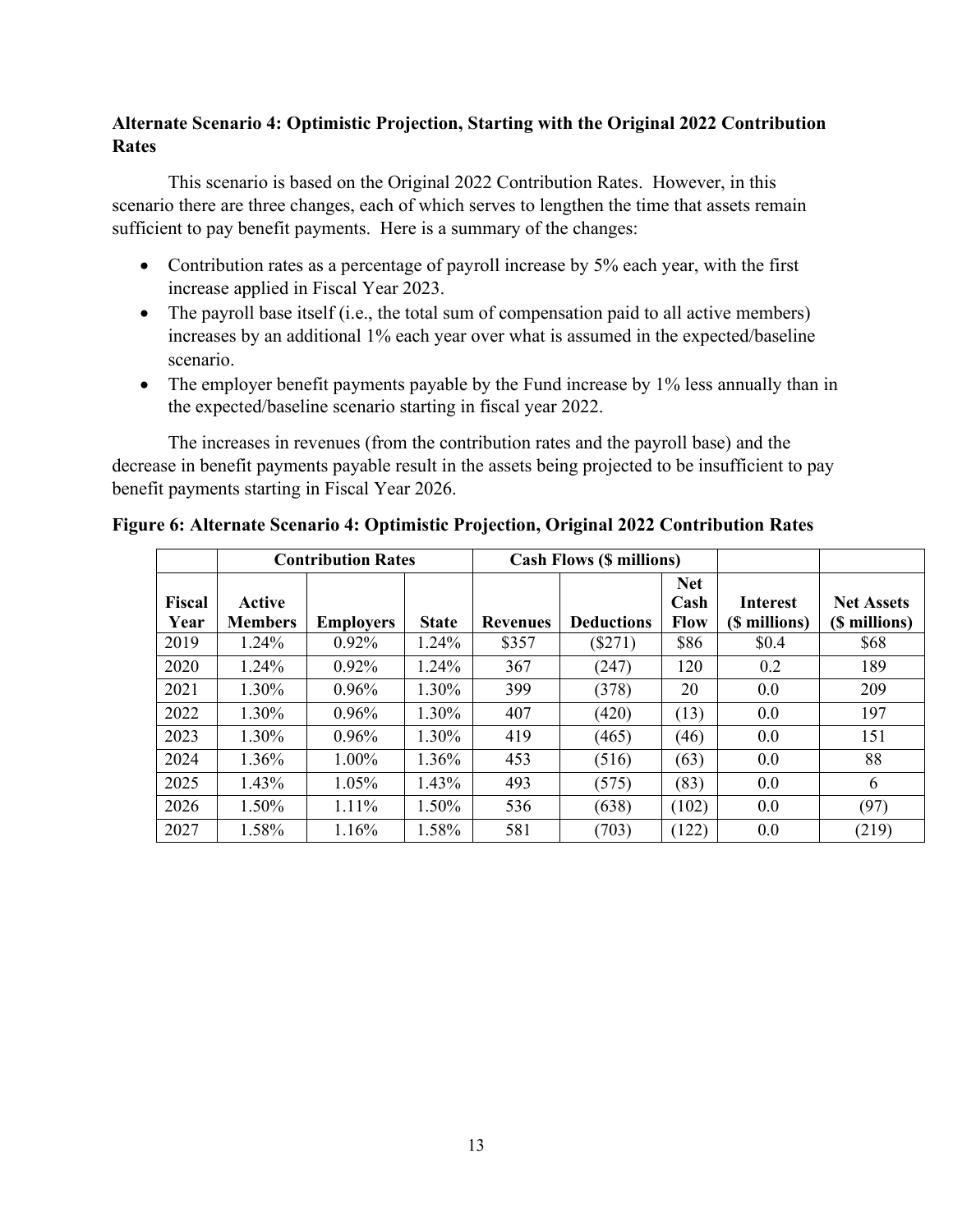# **Alternate Scenario 5: Pessimistic Projection, Starting with the Original 2022 Contribution Rates.**

This scenario is based on the Original 2022 Contribution Rates. However, in this scenario there are two changes – each of which serves to shorten the time that assets remain sufficient to pay benefit payments. Stated another way, the changes in this scenario serve to accelerate the rate of negative cash flows, resulting in an earlier date at which assets are no longer sufficient to pay benefit payments. Here is a summary of the changes:

- The payroll base itself (i.e., the total sum of compensation paid to all active members) increases by 1% less each year below what is assumed in the expected/baseline scenario.
- The employer benefit payments payable by the Fund increase by 1% more annually than in the expected/baseline scenario starting in fiscal year 2022.

In this scenario, the contribution rates as a percentage of payroll are not increased in any year.

The decreases in revenues (from the contribution rates and the payroll base) and the increases in benefit payments payable results in the assets being projected to be insufficient to pay benefit payments starting in Fiscal Year 2024. This is one year after the Fiscal Year in the "Expected" scenario.

|                       |                          | <b>Contribution Rates</b> |              |                 | <b>Cash Flows (\$ millions)</b> |                                   |                                  |                                    |
|-----------------------|--------------------------|---------------------------|--------------|-----------------|---------------------------------|-----------------------------------|----------------------------------|------------------------------------|
| <b>Fiscal</b><br>Year | Active<br><b>Members</b> | <b>Employers</b>          | <b>State</b> | <b>Revenues</b> | <b>Deductions</b>               | <b>Net</b><br>Cash<br><b>Flow</b> | <b>Interest</b><br>(\$ millions) | <b>Net Assets</b><br>(\$ millions) |
| 2019                  | 1.24%                    | $0.92\%$                  | 1.24%        | \$357           | (S271)                          | \$86                              | \$0.4                            | \$68                               |
| 2020                  | 1.24%                    | $0.92\%$                  | 1.24%        | 367             | (247)                           | 120                               | 0.2                              | 189                                |
| 2021                  | 1.30%                    | $0.96\%$                  | 1.30%        | 399             | (378)                           | 20                                | 0.0                              | 209                                |
| 2022                  | 1.30%                    | $0.96\%$                  | 1.30%        | 407             | (428)                           | (21)                              | 0.0                              | 188                                |
| 2023                  | 1.30%                    | $0.96\%$                  | 1.30%        | 411             | (483)                           | (72)                              | 0.0                              | 116                                |
| 2024                  | 1.30%                    | $0.96\%$                  | 1.30%        | 417             | (547)                           | (130)                             | 0.0                              | (14)                               |
| 2025                  | 1.30%                    | $0.96\%$                  | 1.30%        | 423             | (622)                           | (199)                             | 0.0                              | (213)                              |
| 2026                  | 1.30%                    | $0.96\%$                  | 1.30%        | 428             | (703)                           | (274)                             | 0.0                              | (487)                              |
| 2027                  | 1.30%                    | 0.96%                     | 1.30%        | 433             | (790)                           | (357)                             | 0.0                              | (844)                              |

#### **Figure 7: Alternate Scenario 5: Pessimistic Projection, Original 2022 Contribution Rates**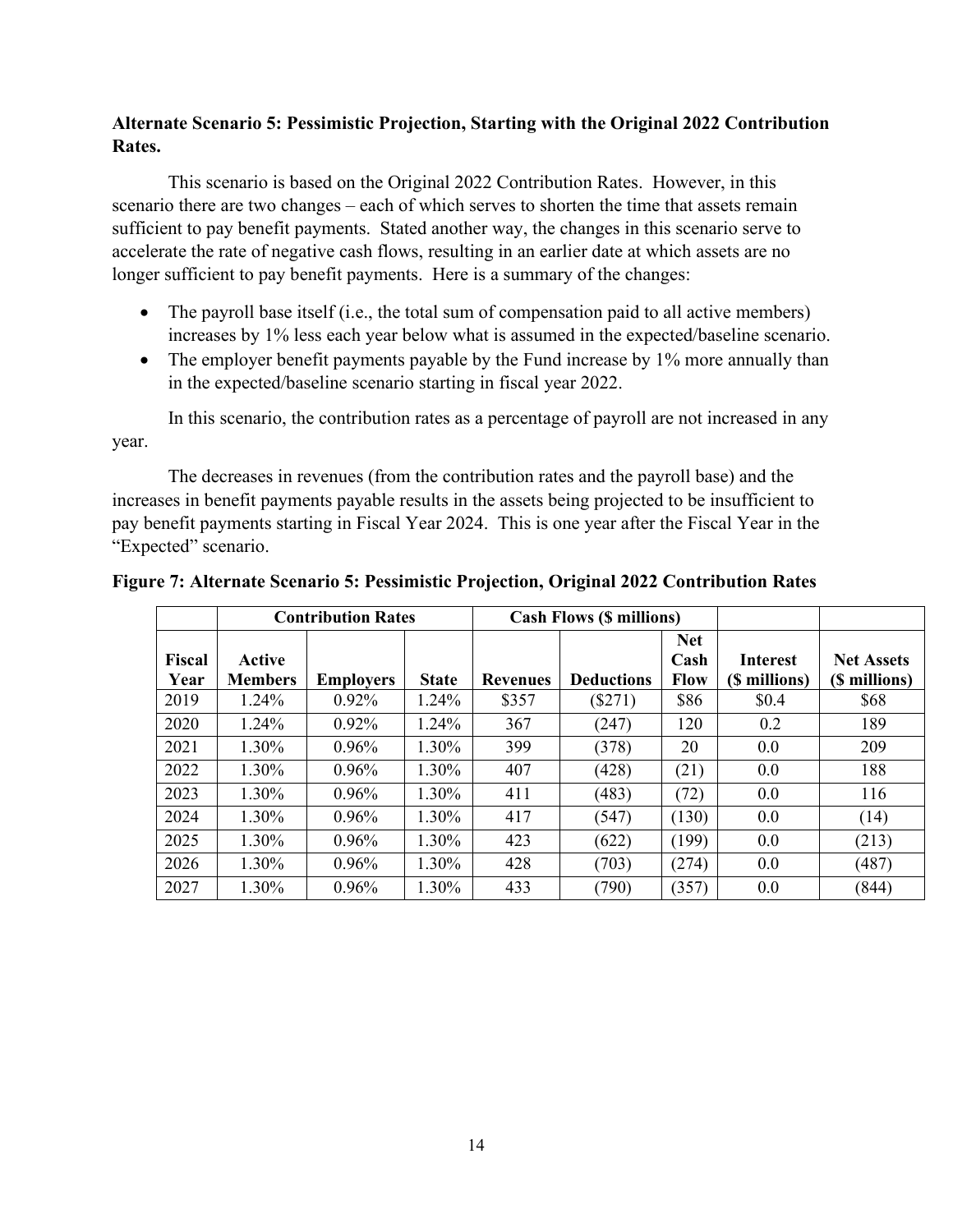# **Estimated State Contribution Rates Needed to Cover the Revenue Shortfall**

For each of the six projections shown above in Figures 1 and 3 through 7, I have estimated the contribution that would need to be paid by the State to ensure that the Fund would have assets on hand to fulfill the payment of the deductions (operating expenses and benefit payments). The contribution rates determine below assume the active members and employers maintain the rates found in Figures 1 and 3 through 7.

In the Figure 8 below, I have shaded the cells where the State contribution would need to exceed what is otherwise expected to be paid according to that projection.

# **Figure 8: Estimated State contribution rates that would be needed assuming the State covers the revenue shortfall**

|        |                   |       |                    |                   |                    |              | <b>Alternative Scenarios</b> |              |                    |              |                    |              |  |
|--------|-------------------|-------|--------------------|-------------------|--------------------|--------------|------------------------------|--------------|--------------------|--------------|--------------------|--------------|--|
|        |                   |       |                    |                   | Scenario 2:        |              | Scenario 3:                  |              |                    |              |                    |              |  |
|        | Expected          |       |                    |                   | Optimistic         |              | Pessimistic                  |              |                    |              |                    |              |  |
|        | Projection,       |       |                    | Scenario 1:       |                    | Projection,  |                              | Projection,  | Scenario 4:        |              |                    | Scenario 5:  |  |
|        | Starting with the |       | Expected           |                   | Starting with the  |              | Starting with the            |              | Optimistic         |              | Pessimistic        |              |  |
| Fiscal | Recertified and   |       | Projection,        |                   | Recertified and    |              | Recertified and              |              | Projection,        |              | Projection,        |              |  |
| Year   | Partially         |       |                    | Starting with the |                    | Partially    |                              | Partially    | Starting with the  |              | Starting with the  |              |  |
|        | Reinstated 2022   |       | Original 2022      |                   | Reinstated 2022    |              | Reinstated 2022              |              | Original 2022      |              | Original 2022      |              |  |
|        | Rates             |       | Rates              |                   | Rates              |              | Rates                        |              | Rates              |              | Rates              |              |  |
|        | Model             | Rev   | Projected<br>State | New<br>State      | Projected<br>State | New<br>State | Projected<br>State           | New<br>State | Projected<br>State | New<br>State | Projected<br>State | New<br>State |  |
|        |                   |       | rate               | rate              | rate               | rate         | rate                         | rate         | rate               | rate         | rate               | rate         |  |
| 2021   | 1.30%             | 1.30% | 1.30%              | 1.30%             | 1.30%              | 1.30%        | 1.30%                        | 1.30%        | 1.30%              | 1.30%        | 1.30%              | 1.30%        |  |
| 2022   | 1.17%             | 1.17% | 1.30%              | 1.30%             | 1.17%              | 1.17%        | 1.17%                        | 1.17%        | 1.30%              | 1.30%        | 1.30%              | 1.30%        |  |
| 2023   | 0.90%             | 1.64% | 1.30%              | 1.30%             | 0.90%              | 1.50%        | $0.90\%$                     | 1.79%        | 1.30%              | 1.30%        | 1.30%              | 1.30%        |  |
| 2024   | 0.90%             | 2.88% | 1.30%              | 1.30%             | 0.94%              | 2.60%        | $0.90\%$                     | 3.10%        | 1.36%              | 1.36%        | 1.30%              | 1.42%        |  |
| 2025   | 0.90%             | 3.32% | 1.30%              | 2.41%             | 0.99%              | 2.85%        | $0.90\%$                     | 3.67%        | 1.43%              | 1.43%        | 1.30%              | 2.98%        |  |
| 2026   | 0.90%             | 3.78% | 1.30%              | 3.09%             | 1.04%              | 3.09%        | $0.90\%$                     | 4.27%        | 1.50%              | 2.24%        | 1.30%              | 3.58%        |  |
| 2027   | 0.90%             | 4.26% | 1.30%              | 3.57%             | 1.09%              | 3.33%        | $0.90\%$                     | 4.93%        | 1.58%              | 2.49%        | 1.30%              | 4.24%        |  |

*"Projected State rate"* refers to the State contribution rates from the projections (expected/baseline and alternate scenarios), as described and shown in Figures 1 and 3 through 7 above.

*"New State rate"* refers to the revised State contribution rate that would be needed (under each projection) to maintain the ability of the Fund to pay benefit payments and operating expenses on a pay-as-you-go basis without additional changes to active members or employers. Cells shaded in gray represent a resulting increase in the State contribution (i.e., where the State's contribution would need to be higher than that shown in the corresponding projection in Figures 1 through 6) necessary to enable pay-as-you-go funding.

As can be seen above, given the active member and employer contributions described above in each of the projections, the State's own contribution rate would need to increase to as much as 4.93% of pay (in fiscal year 2027) to ensure that the Fund has sufficient revenues to pay all deductions.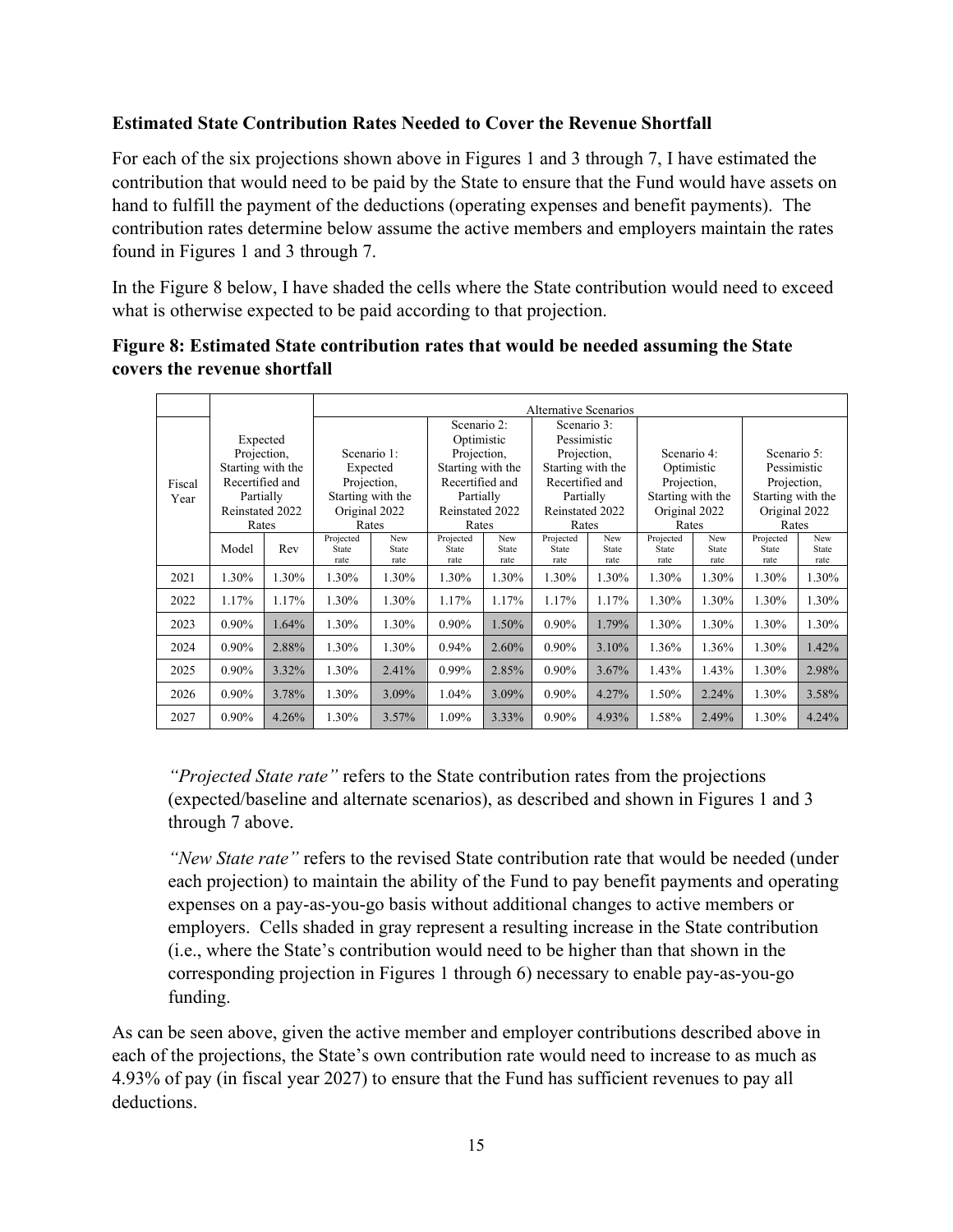### **Estimated Overall Increase in Contribution Rates Needed to Cover the Revenue Shortfall**

For each of the six projections shown above in Figures 1 through 6, I have also estimated the contributions that would need to be paid by all three groups (active members, employers, and the State) to ensure that the Fund would have assets on hand to fulfill the payment of the deductions (operating expenses and benefit payments). For purposes of this estimate, I assumed that contribution rates for each of these three groups would increase by an equivalent proportion such that:

- 1. the State is paying the same rate as the active members and
- 2. the employers continue to pay about 74% of the active member rate.

In Figure 9 below, I have shaded the cells where the contributions would need to exceed what is otherwise expected to be paid according to that projection.

# **Figure 9: Estimated overall contribution rates in Fiscal Year 2027 that would be needed assuming all groups cover the revenue shortfall**

|                   |                                               |         |                   |         |                   |             | Alternative Scenarios |             |                   |         |                   |         |
|-------------------|-----------------------------------------------|---------|-------------------|---------|-------------------|-------------|-----------------------|-------------|-------------------|---------|-------------------|---------|
|                   |                                               |         |                   |         | Scenario 2:       |             | Scenario 3:           |             |                   |         |                   |         |
|                   | Expected                                      |         |                   |         |                   | Optimistic  |                       | Pessimistic |                   |         |                   |         |
|                   | Projection,                                   |         | Scenario 1:       |         |                   | Projection, |                       | Projection, | Scenario 4:       |         | Scenario 5:       |         |
|                   | Starting with the<br>Recertified and<br>Group |         | Expected          |         | Starting with the |             | Starting with the     |             | Optimistic        |         | Pessimistic       |         |
|                   |                                               |         | Projection,       |         | Recertified and   |             | Recertified and       |             | Projection,       |         | Projection,       |         |
|                   | Partially                                     |         | Starting with the |         | Partially         |             | Partially             |             | Starting with the |         | Starting with the |         |
|                   | Reinstated 2022                               |         | Original 2022     |         | Reinstated 2022   |             | Reinstated 2022       |             | Original 2022     |         | Original 2022     |         |
|                   | Rates                                         |         | Rates             |         | Rates             |             | Rates                 |             | Rates             |         | Rates             |         |
|                   | Original                                      | Revised | Original          | Revised | Original          | Revised     | Original              | Revised     | Original          | Revised | Original          | Revised |
| Active<br>Members | $0.90\%$                                      | 2.12%   | 1.30%             | 2.12%   | 1.09%             | 1.91%       | $0.90\%$              | 2.37%       | 1.58%             | 1.91%   | 1.30%             | 2.37%   |
| Employers         | 0.67%                                         | 1.58%   | 0.96%             | 1.58%   | 0.81%             | 1.42%       | 0.67%                 | 1.76%       | 1.16%             | 1.42%   | 0.96%             | 1.76%   |
| State             | $0.90\%$                                      | 2.12%   | 1.30%             | 2.12%   | 1.09%             | 1.91%       | $0.90\%$              | 2.37%       | 1.58%             | 1.91%   | 1.30%             | 2.37%   |
| Total             | 2.47%                                         | 5.83%   | 3.56%             | 5.83%   | 2.99%             | 5.23%       | 2.47%                 | 6.50%       | 4.32%             | 5.23%   | 3.56%             | 6.50%   |

*"Original"* refers to the contribution rates from the projections (expected/baseline and alternate scenarios), as described and shown in Figures 1 through 6 above.

*"Revised"* refers to the contribution rates as increased in order to have revenues equal deductions in fiscal year 2027. The revised rates are the same in multiple scenarios since the underlying deductions in these scenarios are equal (e.g., the deductions under the two "pessimistic" scenarios are the same).

As shown in Figure 9, I estimate that the overall total contribution rate would need to increase between 0.91% and 4.03% under the scenarios shown above.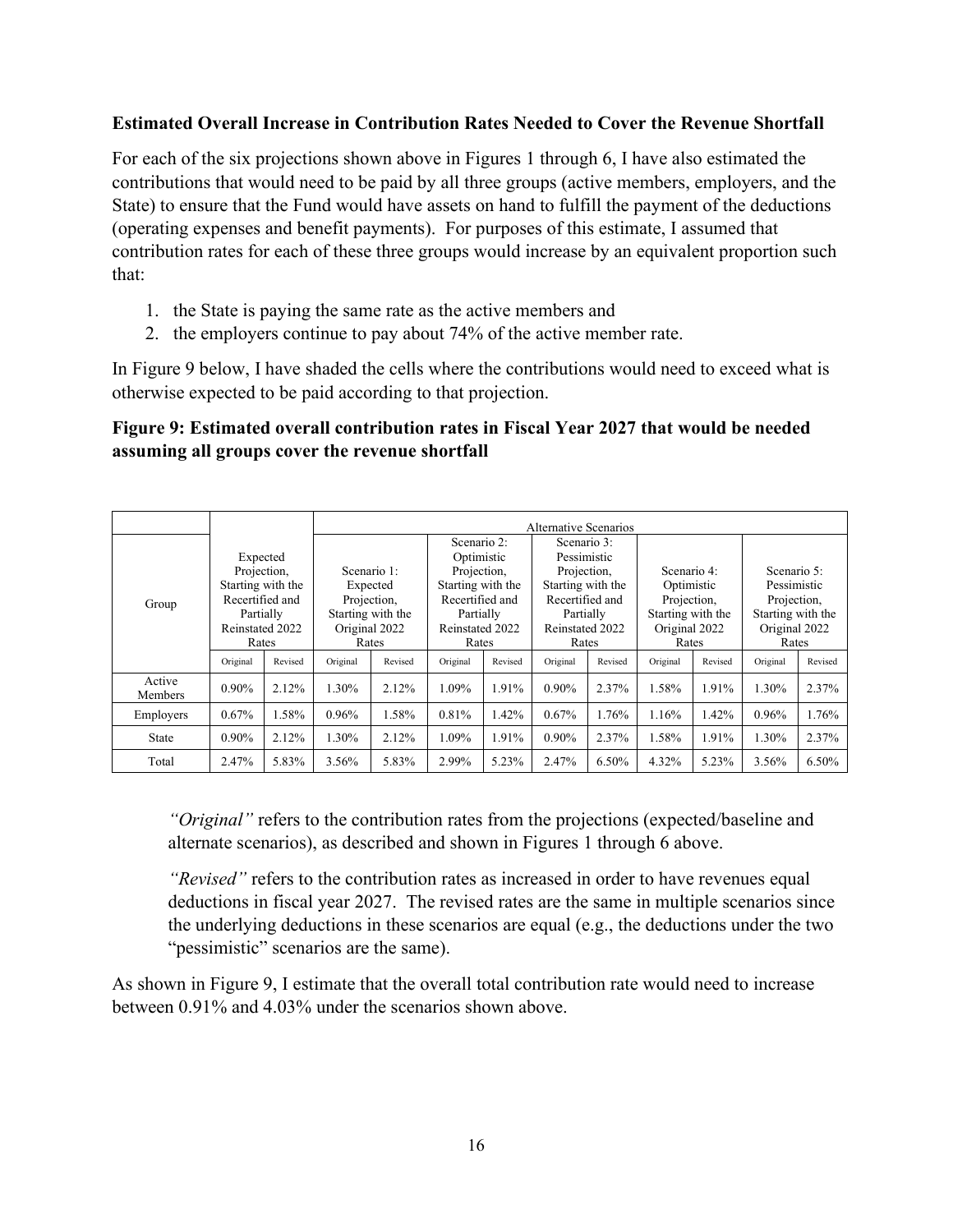# **Summary of My Analysis**

The following chart summarizes the years in which assets are estimated to no longer be sufficient to make benefit payments.

| Scenario   | Scenario Description        | Projected<br><b>Fiscal Year</b><br>of Insufficient<br>Assets | <b>Estimated State Contribution Rate</b><br>in Fiscal Year 2027 Presuming<br><b>State Covers Entire Shortfall</b> |  |  |
|------------|-----------------------------|--------------------------------------------------------------|-------------------------------------------------------------------------------------------------------------------|--|--|
|            | <b>Expected Projection</b>  |                                                              |                                                                                                                   |  |  |
| Expected   | Starting with the           |                                                              |                                                                                                                   |  |  |
| Projection | Recertified and Partially   | 2023                                                         | 4.26%                                                                                                             |  |  |
|            | Reinstated 2022             |                                                              |                                                                                                                   |  |  |
|            | <b>Contribution Rates</b>   |                                                              |                                                                                                                   |  |  |
|            | <b>Expected Projection,</b> |                                                              |                                                                                                                   |  |  |
| Alternate  | Starting with the           | 2025                                                         | 3.57%                                                                                                             |  |  |
| Scenario 1 | Original 2022               |                                                              |                                                                                                                   |  |  |
|            | <b>Contribution Rates</b>   |                                                              |                                                                                                                   |  |  |
|            | Optimistic Projection,      |                                                              |                                                                                                                   |  |  |
| Alternate  | Starting with the           |                                                              |                                                                                                                   |  |  |
| Scenario 2 | Recertified and Partially   | 2023                                                         | 3.33%                                                                                                             |  |  |
|            | Reinstated 2022             |                                                              |                                                                                                                   |  |  |
|            | <b>Contribution Rates</b>   |                                                              |                                                                                                                   |  |  |
|            | Pessimistic Projection,     |                                                              |                                                                                                                   |  |  |
| Alternate  | Starting with the           |                                                              |                                                                                                                   |  |  |
| Scenario 3 | Recertified and Partially   | 2023                                                         | 4.93%                                                                                                             |  |  |
|            | Reinstated 2022             |                                                              |                                                                                                                   |  |  |
|            | <b>Contribution Rates</b>   |                                                              |                                                                                                                   |  |  |
|            | Optimistic Projection,      |                                                              |                                                                                                                   |  |  |
| Alternate  | Starting with the           | 2026                                                         | 2.49%                                                                                                             |  |  |
| Scenario 4 | Original 2022               |                                                              |                                                                                                                   |  |  |
|            | <b>Contribution Rates</b>   |                                                              |                                                                                                                   |  |  |
|            | Pessimistic Projection,     |                                                              |                                                                                                                   |  |  |
| Alternate  | Starting with the           |                                                              |                                                                                                                   |  |  |
| Scenario 5 | Original 2022               | 2024                                                         | 4.24%                                                                                                             |  |  |
|            | <b>Contribution Rates</b>   |                                                              |                                                                                                                   |  |  |

| Figure 10: Year in Which Assets Become Insufficient to Make Benefit Payments Under |
|------------------------------------------------------------------------------------|
| <b>Expected/Baseline Projection and Alternate Scenarios</b>                        |

In summary, my analysis based on the assumptions and methods of this report leads to these conclusions:

• The reduction in contribution rates leads to a projected reduction in revenue to the Fund of approximately \$750 million over the six years from July 1, 2021 to June 30, 2027 (fiscal years 2022 to 2027).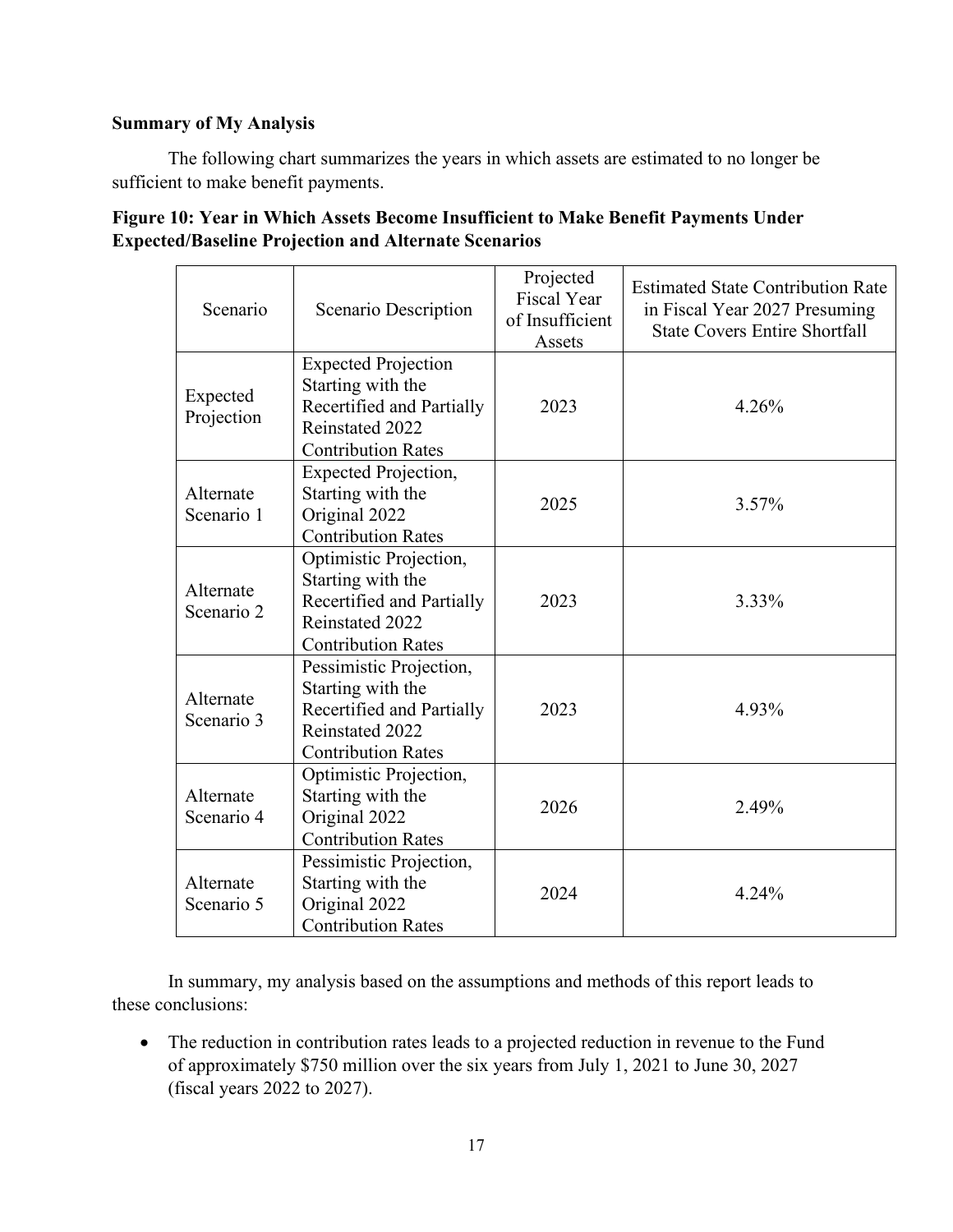- This reduction in revenue resulting from the lowered contribution rates accelerates the point in time at which there are no longer assets in the Fund to make benefits payments and pay operating expenses.
- With the lowered contribution rates, the projected inadequacy of the assets is estimated to be significantly more pronounced than in recent history, and there is no indication that this will self-correct.
- There is a strong likelihood that with the lowered contribution rates, the assets of the Fund will be exhausted and the Fund will be unable to make benefit payments starting within the next two to four years.
- Even in optimistic scenarios (e.g., scenarios where contributions are increased by the statutory maximum of 5% per year, payroll grows faster than expected, and benefit payments grow slower than expected), the assets of the fund are expected to become insufficient to make benefit payments over the period of time I considered in my analysis.
- Based on my analysis, the State's contribution would need to increase to as much as 4.93% of pay should the State decide to increase its contribution to a level that would enable the Fund to cover the benefits payments and operating expenses.

#### **Actuarial Certification**

This analysis was prepared for Tabet DiVito & Rothstein LLC to model the cash flows and assets under the Teachers' Health Insurance Security Fund ("Fund") under specific scenarios. The results of this analysis have been prepared in accordance with our understanding of the various provisions of the Fund. The contents of this analysis are based on specific assumptions as outlined in this document and in the materials considered (Appendix E). Any changes will impact the results documented herein.

To prepare my analysis I was asked, for purposes of consistency, to use as my starting point the actuarial valuation of the Fund (i.e., the June 30, 2019 valuation prepared by GRS) and the actuarial valuation of the Teachers' Retirement System of State of Illinois ("TRS") (i.e., June 30, 2021 valuation prepared Segal), including the use of the assumptions, methods and projections in those reports. I have relied upon these reports as presented. I have no reason to believe these reports are not accurate or reasonable, but I did not, for example, audit the member or claim data, independently validate the assumptions or independently replicate liabilities.

This analysis was prepared to model cash flows for the purposes discussed in this report and should not be relied upon for any other purpose. This work is not intended to replace the valuation work of the Fund or TRS. There are several risks here that this analysis does not explore – including investment risk, mortality risk, contribution risk, assumption risk and modeling risk. The predictive value of results diminishes over time, and thus the shorter-term results should be weighted more heavily. I am not aware of any conflicts of interest that would impair the objectivity of my analysis. I meet the Qualification Standards of the American Academy of Actuaries to render the opinions contained herein.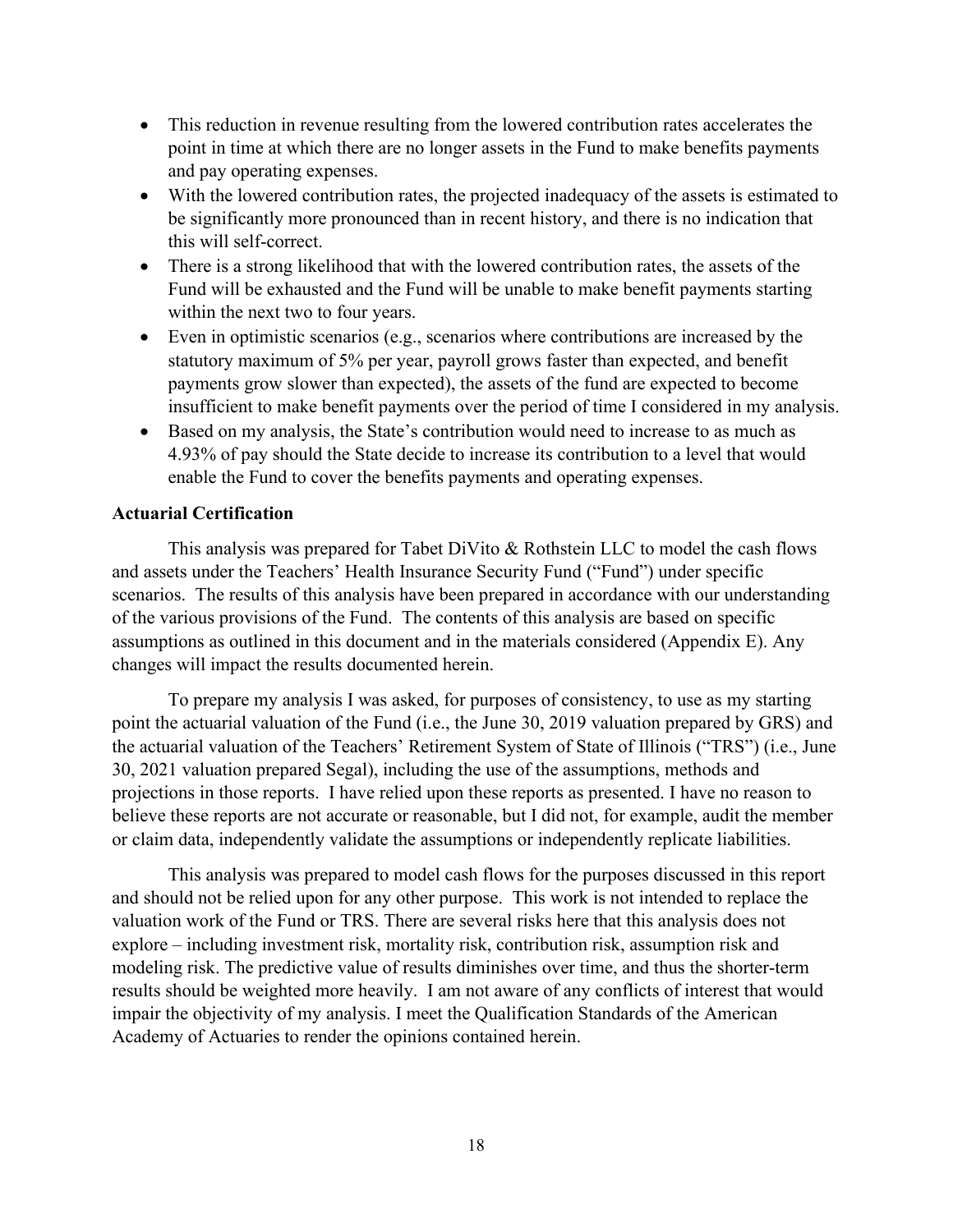### **Appendix A: Brian Septon CV**

### **Brian M. Septon Professional Biography and Qualifications**

Brian M. Septon, FSA, EA, MAAA, FCA Principal The Terry Group 130 East Randolph Street, Suite 2810 Chicago, Illinois 60601

Office: 312-574-1507 Cell: 847-778-6859 Email: [brian.septon@terrygroup.com](mailto:brian.septon@terrygroup.com)

# **Education**

Bachelor of Science in Liberal Arts and Sciences, University of Illinois, 1996 Highest Distinction in Actuarial Science

# **Professional Experience**

The Terry Group, 2013 to present

- Principal, Executive Committee Member
- Public Sector Practice Leader

October Three Consulting, 2012 to 2013

• Partner, Public Pensions Practice Leader

Aon Hewitt, 2010 to 2012

- Via acquisition of J.P. Morgan Compensation and Benefit Strategies
- Chicago Retirement Practice Leader (2010)
- National Continuing Education Committee
- National Product Development Committee

J.P. Morgan Compensation and Benefit Strategies, 2006 to 2010

- Via acquisition of CCA Strategies LLC
- New York Retirement Practice Manager (2006 to 2010)
- Member of firm-wide retirement product development team

CCA Strategies LLC, 1997 to 2006

• Firm of over 200 professionals with ten offices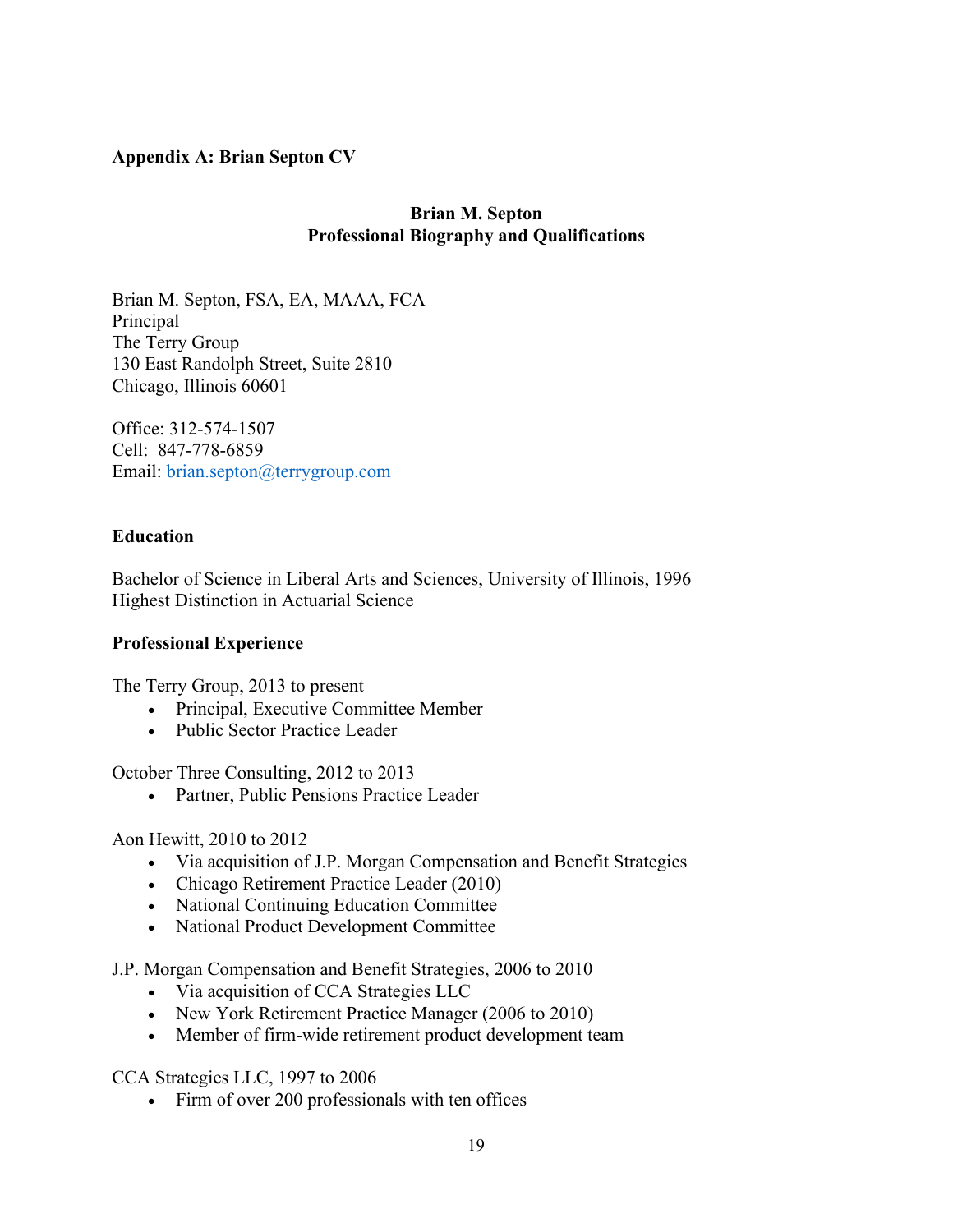- New York Retirement Practice Manager (2005) (relocated to New York to open and run practice)
- Principal

KPMG Peat Marwick, 1996 to 1997

# **Professional Memberships**

Fellow of the Society of Actuaries(2003) Enrolled Actuary (2008) Member of the American Academy of Actuaries (2005) Fellow of the Conference of Consulting Actuaries (2013)

#### **Professional Involvement**

American Academy of Actuaries - Public Plans Subcommittee (2012 to 2020)

Conference of Consulting Actuaries - Seminar Committee (2013 to 2017)

Economic Club of Chicago (2014 to present)

The Civic Federation

- Executive Committee: 2018 to present
- Board of Directors: 2015 to present

University of Chicago Center for Municipal Finance Board of Directors (2016 to 2020)

Milken Institute Public Finance Advisory Council (2021 to present)

Society of Actuaries Technology Section (2003 to 2006)

- Chairman: 2005 to 2006
- Vice Chair: 2004 to 2005

# **Speeches and Panels**

*Cyber Risk: Understanding Business and Industry Risks* Conference of Consulting Actuaries – October 2021

*Public Pension Plan Solvency: Crisis or Myth?* Conference of Consulting Actuaries Webinar – August 2019

*Quick! Google 'Climate Scientist, Chapter 9 & Pension Actuary'* National Federation of Municipal Analysts – May 2019

*Ethics*

Conference of Consulting Actuaries Annual Meeting – October 2018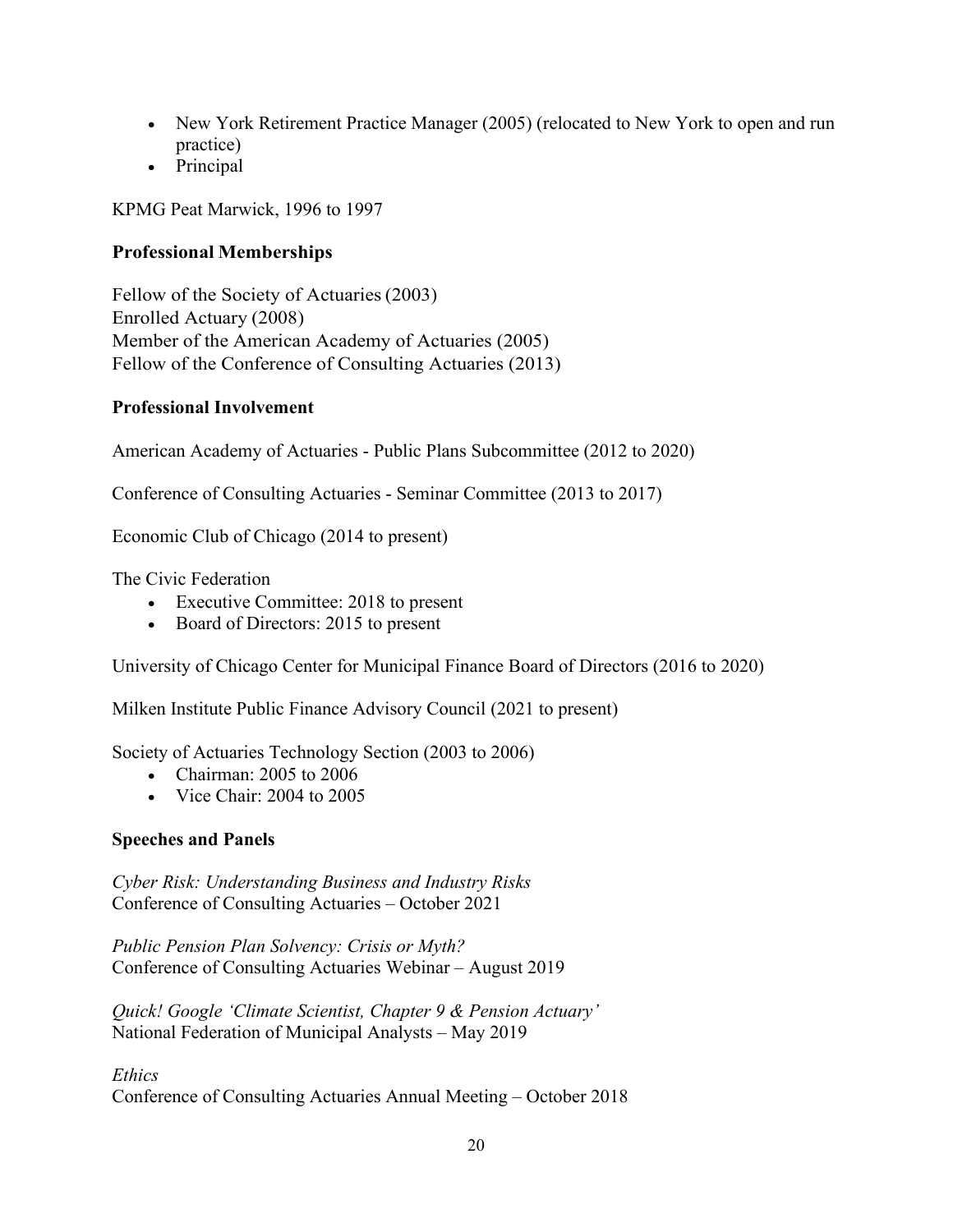*Assessing Illinois Pensions – An Examination of Illinois TRS, SERS, SURS* The Civic Committee of the Commercial Club of Chicago – May 2018

*Pensions: State of The State* The Bond Buyer's Texas Public Financial Conference – February 2018

*Great Expectations of Inflation* Conference of Consulting Actuaries Webinar – March 2017

*Assessing Pension Costs and Affordability – How Big is the Problem?* National Federation of Municipal Analysts – January 2017

*It's Time to Bust the Myth that Assumptions Drive Pension Costs* Council on State Government – December 2016

*Don't Gamble with Ethics* Conference of Consulting Actuaries Annual Meeting – October 2016

*Public Sector Plan Headlines* Conference of Consulting Actuaries Webinar – July 2016

*Talking in Pictures: Effective Strategies for Communicating in the 21st Century* Conference of Consulting Actuaries Annual Meeting – October 2015

*Incredibly Credible Assumptions* Conference of Consulting Actuaries Webinar – June 2015

*Ethics in Action*  Conference of Consulting Actuaries Annual Meeting – October 2014

*Is There an Actuary in the House? Financial Planning and Taxation for Actuaries* Conference of Consulting Actuaries Webinar – July 2014

*Ask the Experts – Pension Policy Discussion* Symposium on Sustainable State and Local Retirement Systems – October 2013

*Inputs and Outputs: What Should We Be Smoothing Now?* Conference of Consulting Actuaries Annual Meeting – October 2013

*Social Media Networking* Conference of Consulting Actuaries Annual Meeting – October 2012

*Social Media for Actuaries* Society of Actuaries Life Insurance Meeting – May 2012 Society of Actuaries Annual Meeting – October 2011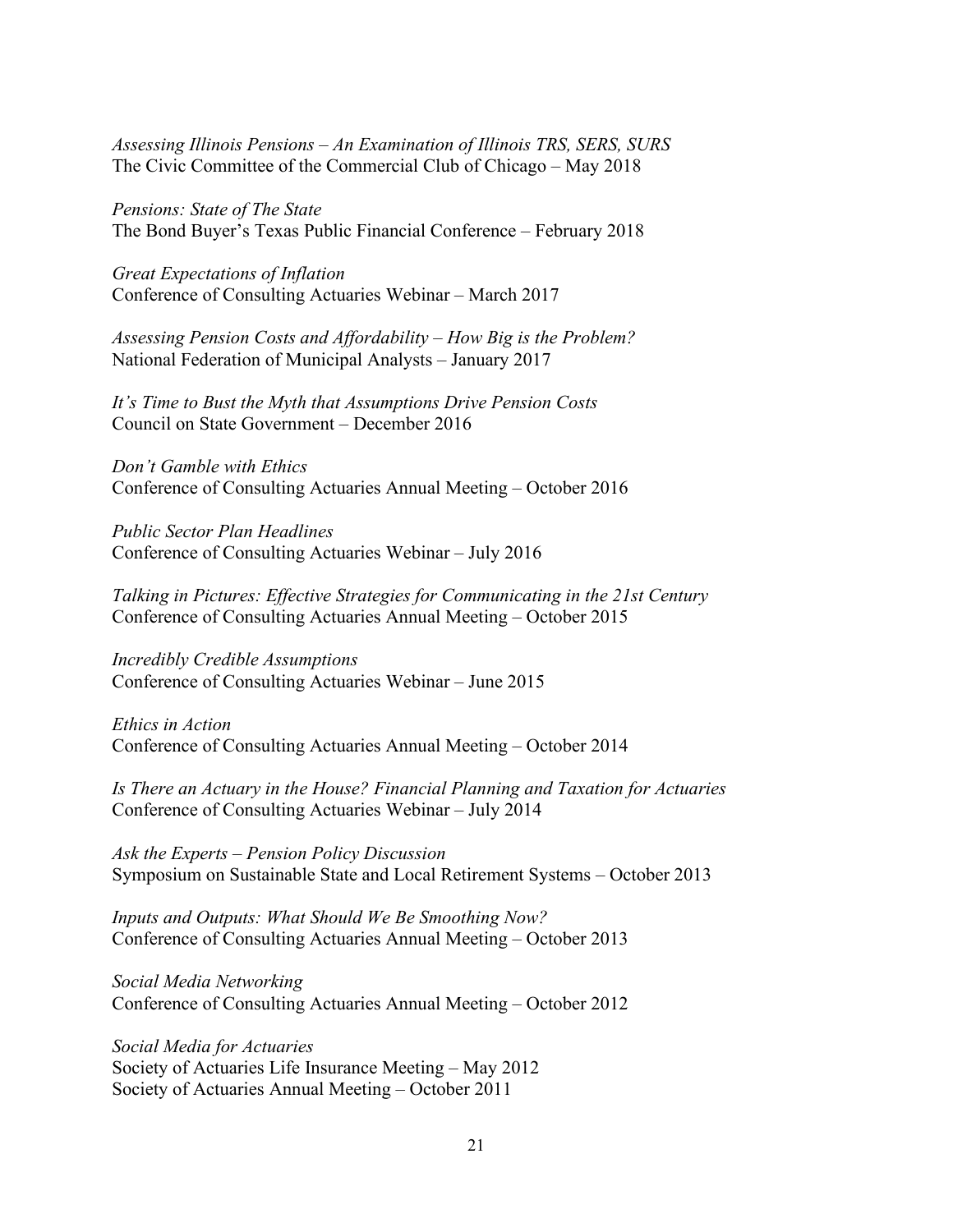*ERISA Jeopardy* Conference of Consulting Actuaries Annual Meeting – October 2005

*Balancing Issues of Stakeholders: Management vs. Shareholders, Employees & Guaranty Agencies* Symposium on Addressing the Financial Risks from Retirement Systems – June 2005

*Electronic Security in the Internet Age* Society of Actuaries Summer Meeting – June 2003 Society of Actuaries Spring Meeting – May 2003

# **Publications**

*It's time to bust the myth that assumptions drive pension costs* Pensions and Investments – July 2015

*The 457 Answer Book* Contributing author to chapter on Current Funding, Investment, Disclosure and Legal Issues with Governmental Defined Benefit Plans – Starting Fall 2014, updated annually

### **Testimony**

State of Illinois Pension Hearing – November 2011, May 2011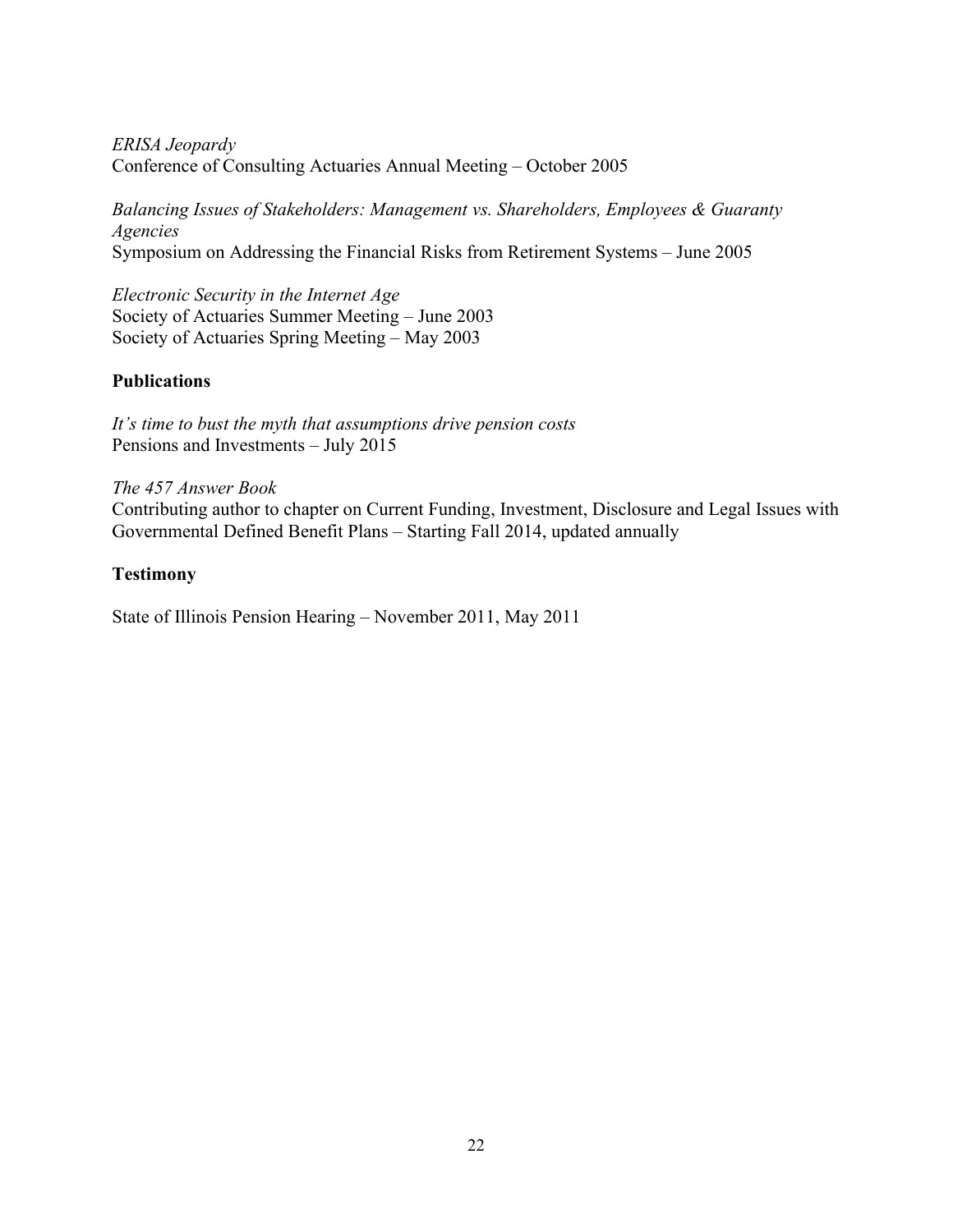#### **Appendix B: More Information on the Revenue, Deductions and Assets of the Fund**

#### **Revenues**

The 2019 Actuarial Report contains the financial information for both Fiscal Year 2019 and Fiscal Year 2020. Exhibit 3 (page D-3) shows the following sources of Revenue for the Fund for Fiscal Year 2019 and Fiscal Year 2020.

| Revenues                            | Fiscal Year 2019 | Fiscal Year 2020 |
|-------------------------------------|------------------|------------------|
| <b>State Contributions</b>          | \$130,068,000    | \$133,896,000    |
| <b>Employer Contributions</b>       | 96,021,000       | 98,816,000       |
| <b>Federal Government Medicare</b>  | 975,000          | 794,000          |
| Part D Subsidy                      |                  |                  |
| <b>Active Member Contributions</b>  | 130,068,000      | 133,896,000      |
| <b>Retired Member Contributions</b> | 145,861,868      | 144,302,471      |
| <b>COBRA</b>                        | 104,000          | 101,000          |
| Interest                            | 397,000          | 193,000          |
| <b>Total Revenues</b>               | 504,494,668      | 511,988,471      |

The actual Fiscal Year 2020 revenues attributable to State Contributions, Employer Contributions and Active Member Contributions (from Exhibit 3 of the 2019 Actuarial Report, replicated above) totaled \$366,608,000.

These contributions are paid as a percentage of payroll according to the Recertification of the FY2020 Contribution Rate (dated June 19, 2019) published by the Teachers' Retirement System of the State of Illinois ("June 2019 Certification Letter"). The contribution rates for Fiscal Year 2020 were 1.24% of compensation for members (interpreted as "Active Members" for the purposes of Exhibit 3) and 0.92% of compensation for employers (interpreted as "Employer Contributions" for the purposes of Exhibit 3). I was able to corroborate that these two figures are based on page F-2 of the 2019 Actuarial Valuation. Exhibit B of the June 2019 Certification Letter refers to the "Matching State contribution" as matching the Active Member contribution rate. Page F-2 of the 2019 Actuarial Valuation states that "the State contributes 1.24 percent of pay" (interpreted as "State Contributions" for the purposes of Exhibit 3).

The June 2019 Certification Letter expected that the matching State contribution for Fiscal Year would be \$132,158,560 (\$135,221,802 minus an adjustment \$3,063,242). This figure is within 1.6% of the actual value contributed.

The actual Fiscal Year 2020 revenues also include amounts from the Federal Government Medicare Part D Subsidy of \$794,000, COBRA receipts \$101,000 and Interest of \$193,000. The actual Fiscal Year 2020 revenues also includes Retired Member Contributions in the amount of \$144,302,471.

The total revenues for Fiscal Year 2020 therefore total to \$511,998,471.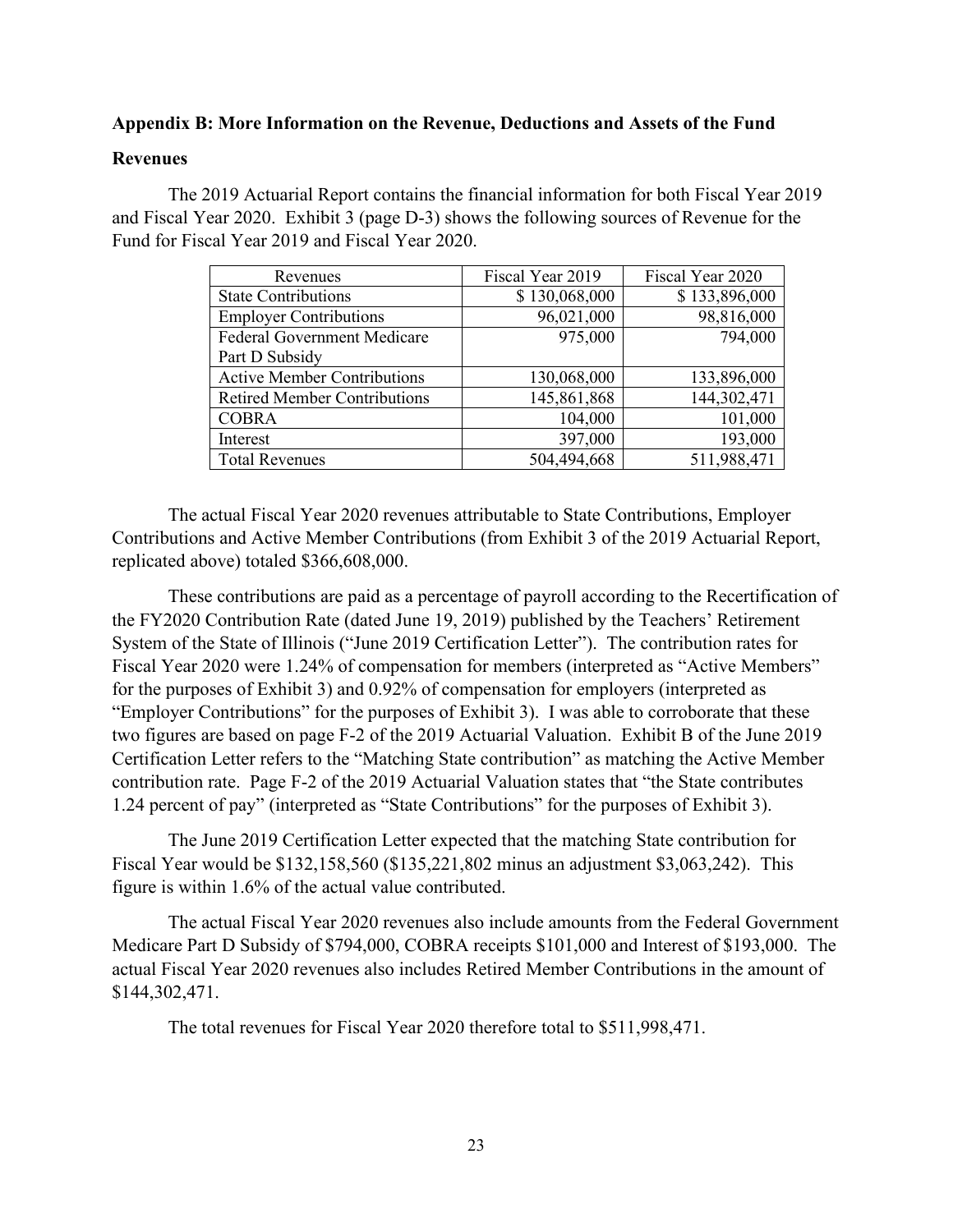#### **Deductions**

The term "Deductions" is used in the 2019 Actuarial Report for payments made by the Fund. Exhibit 3 of the 2019 Actuarial Report shows two such deductions: Operating Expenses and Benefit Payments, as shown below:

| <b>Deductions</b>             | Fiscal Year 2019 | Fiscal Year 2020 |
|-------------------------------|------------------|------------------|
| <b>Benefits</b>               | \$407,513,668    | \$381,768,471    |
| <b>Administrative Expense</b> | 10,430,000       | 9,472,000        |
| <b>Total Deductions</b>       | 417,943,668      | 391,240,471      |

The term Administrative Expense and Operating Expenses appears to be used interchangeably in the 2019 Valuation Report. Page C-9 of the 2019 Actuarial Report clarifies that "Expenses" (assumed to mean Administrative Expense and its synonym Operating Expense) excludes the health administrative expenses. The Expense above can therefore be assumed to be the expenses associated with running the Fund itself.

The term "Benefit Payments" is not explicitly defined in the 2019 Actuarial Report. On page D-3 of the 2019 Actuarial Report, the term "Benefits" refers to the total claims (gross claims) paid by the Fund. On page C-6 of the 2019 Actuarial Report, the term "Benefit Payments" refers to the total claims paid by the Fund minus the retired member contributions (net claims). The difference between the gross claims and net claims are the costs borne by retirees towards their own insurance.

| Name                                | Value         | Source $(2019)$          | Item Number         |
|-------------------------------------|---------------|--------------------------|---------------------|
|                                     |               | <b>Actuarial Report)</b> |                     |
| <b>Benefits</b>                     | \$381,768,471 | $D-3$                    |                     |
| <b>Retired Member Contributions</b> | 144,302,471   | D-3                      |                     |
| <b>Benefit Payments</b>             | 237,466,000   | ს-6                      | $= (1)$ minus $(2)$ |

Here are the values from the 2019 Actuarial Report:

We can conclude that the "Benefit Payments" is net of the Retirement Member Contributions by the following formula:

"Benefits minus Retired Member Contributions equals Benefit Payments."

The Benefit Payments on page C-6 have the following footnote associated with them:

#### a *Actual benefits paid by sponsor.*

This note is helpful in that it further clarifies that the Benefit Payments figure found on page C-6 only includes payments made by the employer. This specifically excludes all the components of Retired Member Contributions.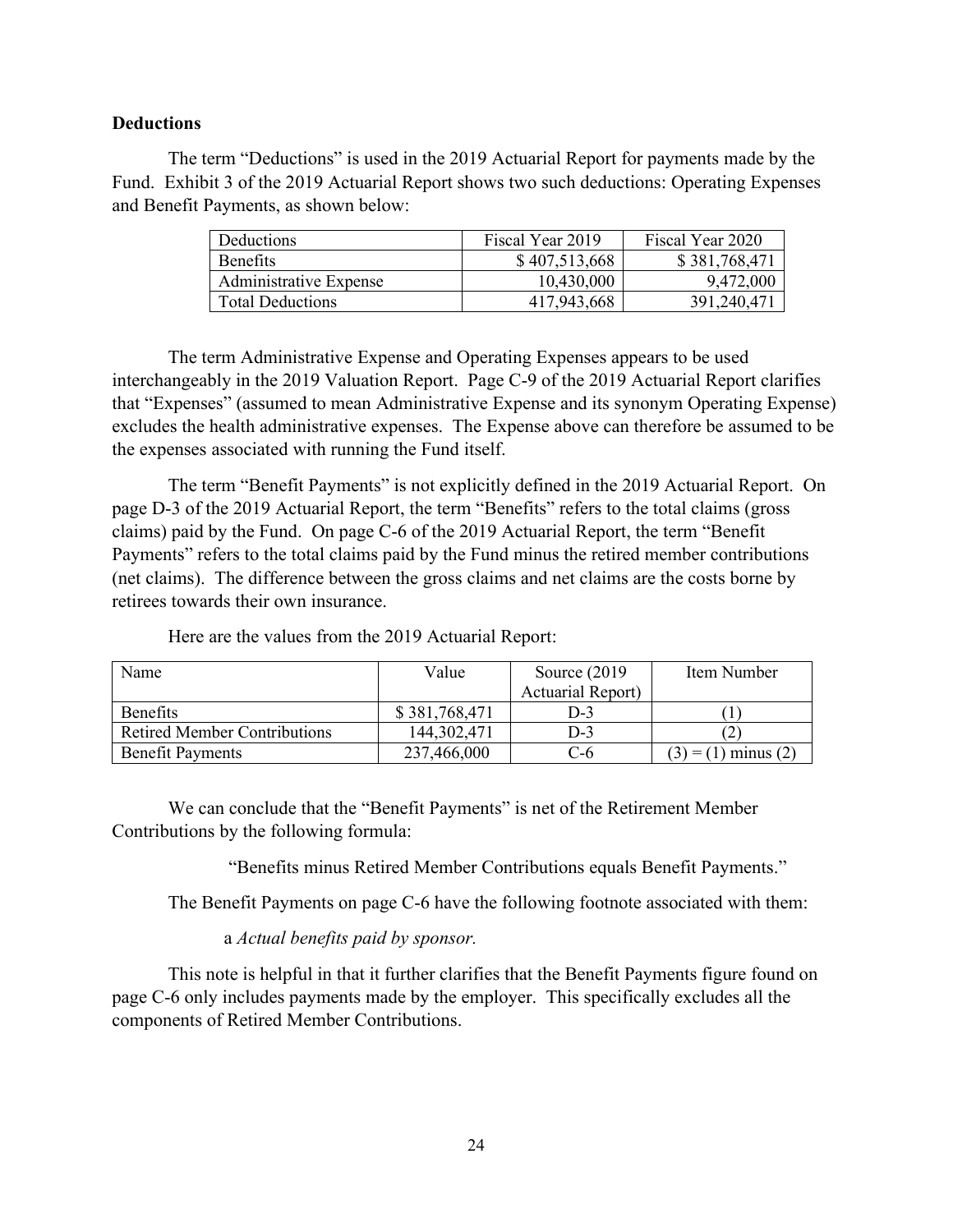#### **Assets**

The Fund has assets which grow with Revenues (including Interest) and are reduced by Deductions. The following is a summary of Exhibit 3 from the 2019 Valuation Report

| Item                               | Time<br>Date |                  | Item Number             |  |
|------------------------------------|--------------|------------------|-------------------------|--|
| Net Assets Held in Trust for Post- | \$68,064,000 | June 30, 2019    | (1)                     |  |
| Employment Benefits, Beginning of  |              |                  |                         |  |
| Year                               |              |                  |                         |  |
| Revenues                           | 511,998,471  | Fiscal Year 2020 | (2)                     |  |
| Deductions (based on gross claims) | 391,240,471  | Fiscal Year 2020 | (3)                     |  |
| Net Assets Held in Trust for Post- | 188,822,000  | June 30, 2020    | $(4) = (1) + (2) - (3)$ |  |
| Employment Benefits, End of Year   |              |                  |                         |  |

As shown above, the Net Assets Held in Trust for Post-Employment Benefits ("Assets") on June 30, 2020 totaled \$188,822,000.

As established above, the figures above include the Retired Member Contributions in both the revenues and deductions. The following chart depicts that the June 30, 2020 Assets can also be developed by (a) excluding the Retired Member Contributions from the Revenues and (b) using net claims in the Expenses.

| Item                                  | Date         | Time             | Item Number         |  |
|---------------------------------------|--------------|------------------|---------------------|--|
| Net Assets Held in Trust for Post-    | \$68,064,000 | June 30, 2019    | (1)                 |  |
| <b>Employment Benefits, Beginning</b> |              |                  |                     |  |
| of Year                               |              |                  |                     |  |
| Revenues (excluding Retired           | 367,696,000  | Fiscal Year 2020 | (2)                 |  |
| Member Contributions)                 |              |                  |                     |  |
| Expenses (based on net claims)        | 246,938,000  | Fiscal Year 2020 | (3)                 |  |
| Net Assets Held in Trust for Post-    | 188,822,000  | June 30, 2020    | $(4) = (1) + (2) -$ |  |
| Employment Benefits, End of Year      |              |                  | (3)                 |  |

Therefore, a projection of Assets can be performed with Revenues (excluding Retired Member Contributions) and Expenses (based on net claims), and these values match a projection that includes Retired Member Contributions in both Revenues and Deductions.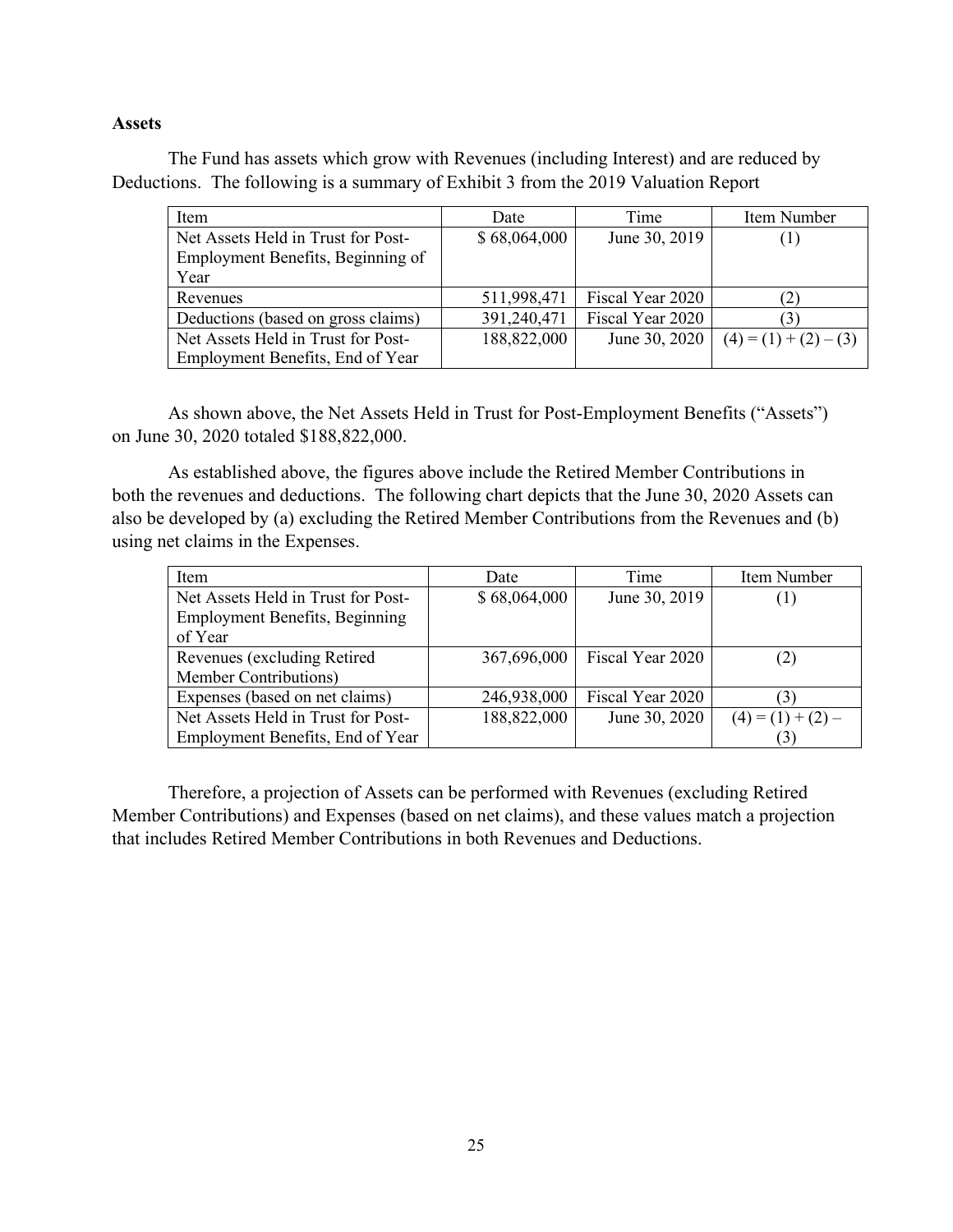#### **Appendix C: Description of Scenario Inputs**

The following provides information on the year-by-year inputs that are used in the projections contained within this report.

### *Contribution rates*

The following chart shows the contribution rates that are based on the Recertified 2022 Contribution Rates as modified by the Partially Rescinded 2022 Contribution Rates.

|        |                | Recertified 2022 Contribution Rates |              | Recertified 2022 Contribution Rates |           |              |  |  |  |  |
|--------|----------------|-------------------------------------|--------------|-------------------------------------|-----------|--------------|--|--|--|--|
|        |                | (without increases)                 |              | with annual increases of 5%         |           |              |  |  |  |  |
| Fiscal | Active         |                                     |              | Active                              |           |              |  |  |  |  |
| Year   | <b>Members</b> | Employers                           | <b>State</b> | <b>Members</b>                      | Employers | <b>State</b> |  |  |  |  |
| 2021   | 1.30%          | $0.96\%$                            | 1.30%        | 1.30%                               | 0.96%     | 1.30%        |  |  |  |  |
| 2022   | $0.90\%$       | $0.67\%$                            |              | $0.90\%$                            | $0.67\%$  | $0.90\%$ /   |  |  |  |  |
|        |                |                                     | 1.30%        |                                     |           | 1.30%        |  |  |  |  |
| 2023   | $0.90\%$       | $0.67\%$                            | $0.90\%$     | $0.90\%$                            | 0.67%     | $0.90\%$     |  |  |  |  |
| 2024   | $0.90\%$       | $0.67\%$                            | $0.90\%$     | $0.94\%$                            | 0.70%     | 0.94%        |  |  |  |  |
| 2025   | $0.90\%$       | $0.67\%$                            | $0.90\%$     | $0.99\%$                            | 0.73%     | $0.99\%$     |  |  |  |  |
| 2026   | $0.90\%$       | $0.67\%$                            | $0.90\%$     | $1.04\%$                            | $0.77\%$  | 1.04%        |  |  |  |  |
| 2027   | $0.90\%$       | $0.67\%$                            | $0.90\%$     | 0.81%<br>1.09%                      |           |              |  |  |  |  |

The Recertified 2022 Contribution Rates are as set forth in the June 2021 Recertification Letter. The Partially Rescinded 2022 Contribution Rates are as set forth in the October 2021 Board Resolution.

The following chart shows the contribution rates used that are based on the Original 2022 Contribution Rates.

|        |                | Original 2022 Contribution Rates<br>(without increases) |              | Original 2022 Contribution Rates<br>with annual increases of 5% |           |       |  |  |
|--------|----------------|---------------------------------------------------------|--------------|-----------------------------------------------------------------|-----------|-------|--|--|
| Fiscal | Active         |                                                         |              | Active                                                          |           |       |  |  |
| Year   | Members        | Employers                                               | <b>State</b> | Members                                                         | Employers | State |  |  |
| 2021   | 1.30%          | 0.96%                                                   | 1.30%        | 1.30%                                                           | 0.96%     | 1.30% |  |  |
| 2022   | 1.30%          | 0.96%                                                   | 1.30%        | 1.30%                                                           | 0.96%     | 1.30% |  |  |
| 2023   | 1.30%          | $0.96\%$                                                | 1.30%        | 1.30%                                                           | 0.96%     | 1.30% |  |  |
| 2024   | 1.30%<br>0.96% |                                                         | 1.30%        | 1.36%                                                           | 1.00%     | 1.36% |  |  |
| 2025   | 1.30%<br>0.96% |                                                         | 1.30%        | 1.43%                                                           | 1.05%     | 1.43% |  |  |
| 2026   | 1.30%          | 0.96%                                                   | 1.30%        | 1.50%                                                           | 1.11%     | 1.50% |  |  |
| 2027   | 1.30%          | $0.96\%$                                                | 1.30%        | 1.58%                                                           | 1.16%     | 1.58% |  |  |

The Original 2022 Contribution Rates are as set forth in the October 2020 Certification Letter.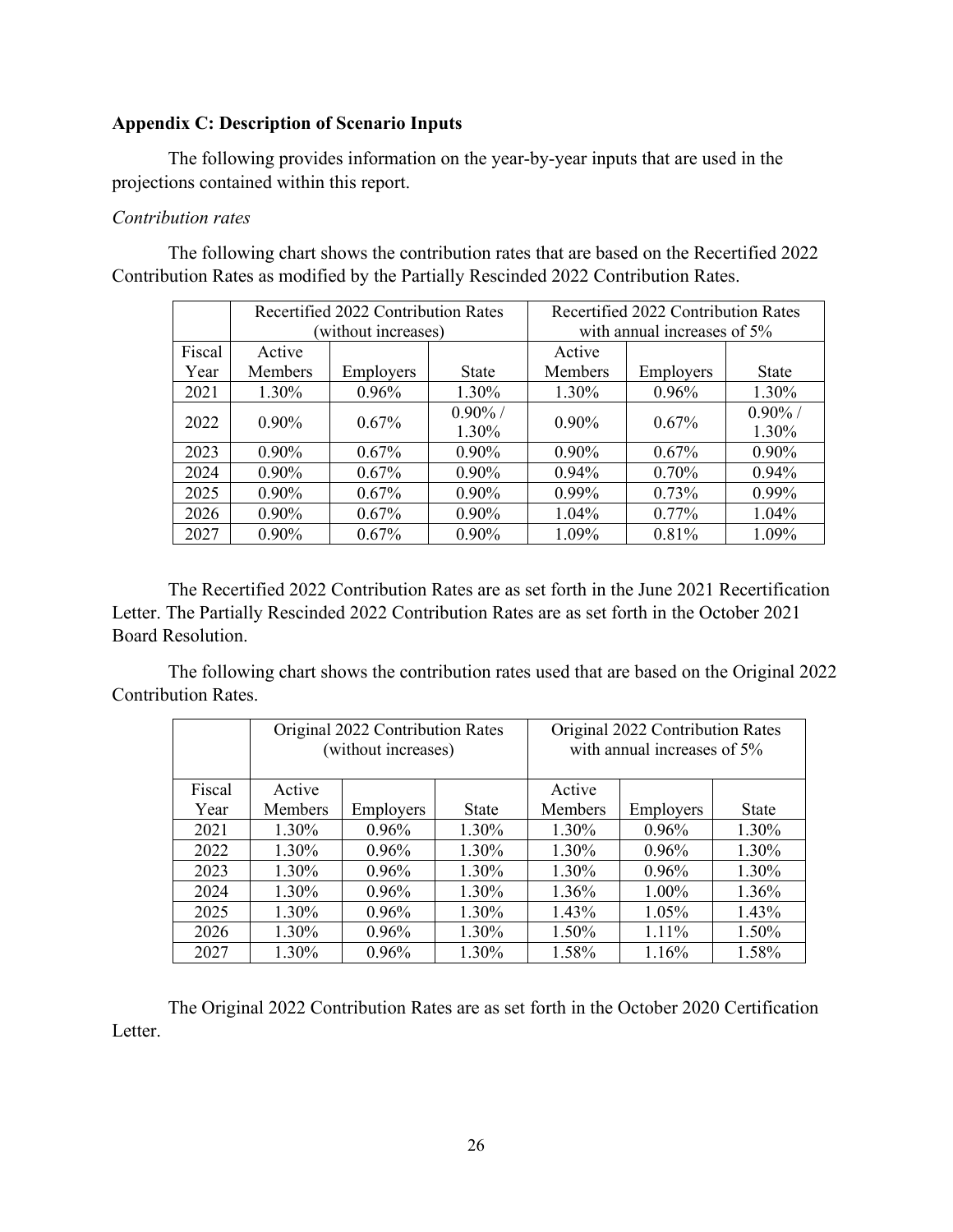Except for the fiscal year 2021 Retired Member Contribution rates, the retired member premiums are assumed to increase 5% per year according to page E-2 of the 2019 Actuarial Report.

### *Payroll*

The payroll is the basis on which Active Member, Employer and State contributions are made. The following describes the three sets of payroll projections:

- Adjusted expected payroll: The projection of the payroll on which contributions are made, as found in Table 3 of the 2021 TRS Actuarial Report (adjusted by the proportion of members that pay into the Fund).
- Adjusted optimistic projection of payroll: In an optimistic projection of payroll, payroll increases faster than expected year-over-year starting in fiscal year 2023 (e.g., due to some combination of strong growth in wages and larger than expected growth in the covered population) such that contributions themselves are larger than expected.
- Adjusted pessimistic projection of the payroll: In a pessimistic projection of payroll, payroll increases slower than expected year-over-year starting in fiscal year 2023 (e.g., due to some combination of lower-than-expected wage growth and smaller than expected growth in the covered population) such that contributions themselves are lower than expected.

In the projections above, the optimistic payroll is expected to increase 1.00% per year faster than expected, and the pessimistic payroll is expected to increase 1.00% per year slower than expected.

The following table shows the expected, optimistic and pessimistic projections of payroll (in millions of dollars). These figures are based on the Assumed Payroll from the 2021 TRS Actuarial Report after being adjusted by a factor of 99.474%.

| Fiscal | Adjusted | Adjusted   | Adjusted    |
|--------|----------|------------|-------------|
| Year   | Expected | Optimistic | Pessimistic |
|        | Payroll  | Payroll    | Payroll     |
| 2021   | \$11,164 | \$11,164   | \$11,164    |
| 2022   | 11,411   | 11,411     | 11,411      |
| 2023   | 11,622   | 11,737     | 11,505      |
| 2024   | 11,919   | 12,159     | 11,681      |
| 2025   | 12,208   | 12,577     | 11,845      |
| 2026   | 12,496   | 13,003     | 12,004      |
| 2027   | 12,768   | 13,419     | 12,142      |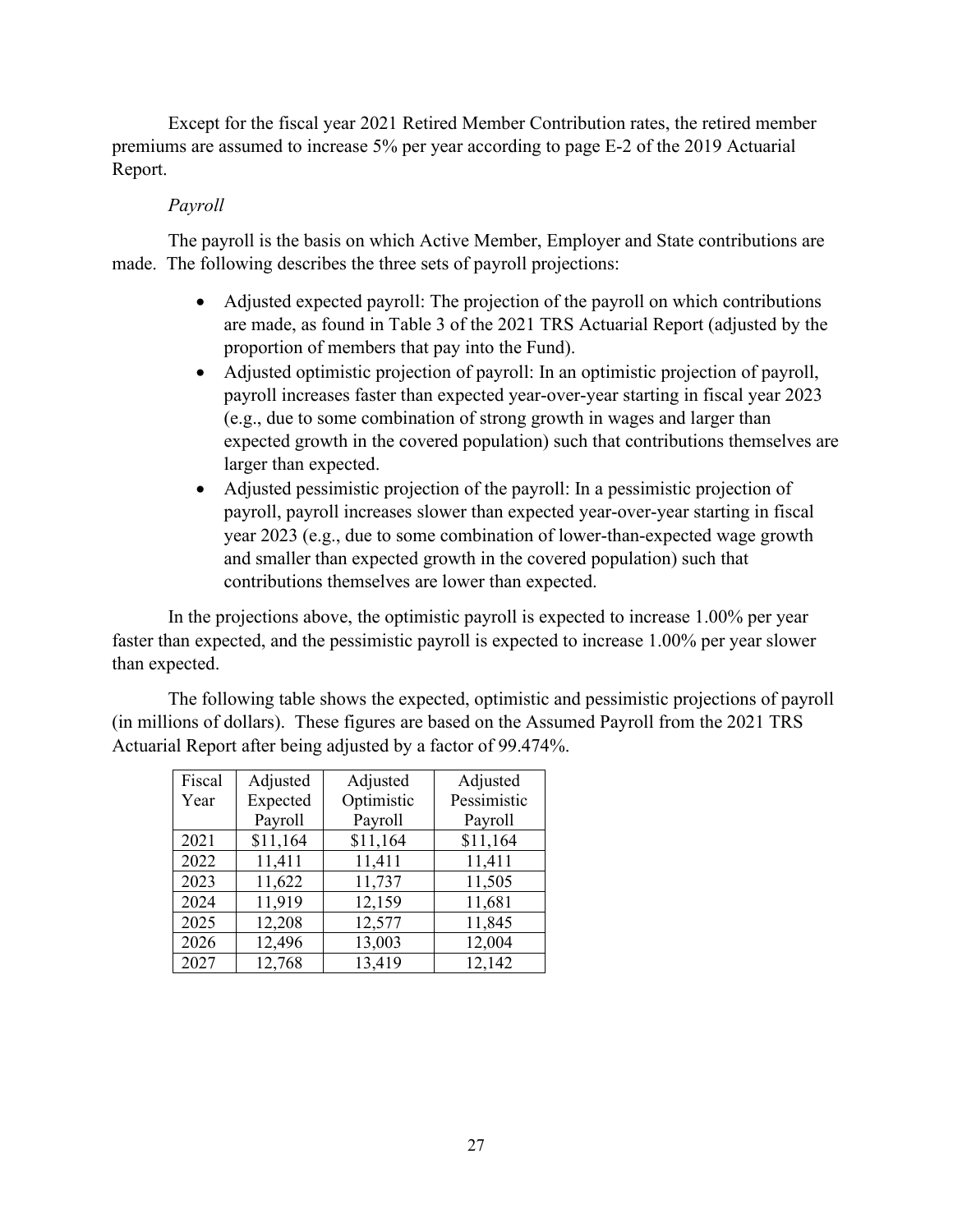### *Benefit Payments*

The benefit payments are the key deduction (i.e., cash outflow) of the forecast. The following describes the three sets of benefit payments used in my analysis:

- Expected benefit payments: The projection of the Expected Employer Claims set forth in Exhibit 1 of the 2019 Actuarial Report.
- Optimistic projection of benefit payments: In an optimistic projection of benefit payments, Deductions to the Fund grow at 1.00% per year less than expected starting in fiscal year 2022 (e.g., due to some combination of lower enrollment than expected and lower than expected medical costs).
- Pessimistic projection of benefit payments: In a pessimistic projection of benefit payments, Deductions to the Fund grow at 1.00% per year more than expected starting in fiscal year 2022 (e.g., due to some combination of higher enrollment than expected and higher than expected medical costs).

The following table shows the expected, optimistic and pessimistic projections of employer benefit payments (in millions of dollars):

| Fiscal | Expected                | Optimistic              | Pessimistic             |
|--------|-------------------------|-------------------------|-------------------------|
| Year   | <b>Benefit Payments</b> | <b>Benefit Payments</b> | <b>Benefit Payments</b> |
| 2021   | $(\$368)$               | $(\$368)$               | $(\$368)$               |
| 2022   | (414)                   | (410)                   | (418)                   |
| 2023   | (463)                   | (454)                   | (472)                   |
| 2024   | (521)                   | (505)                   | (537)                   |
| 2025   | (587)                   | (564)                   | (611)                   |
| 2026   | (658)                   | (626)                   | (692)                   |
| 2027   | 734`                    | (691)                   |                         |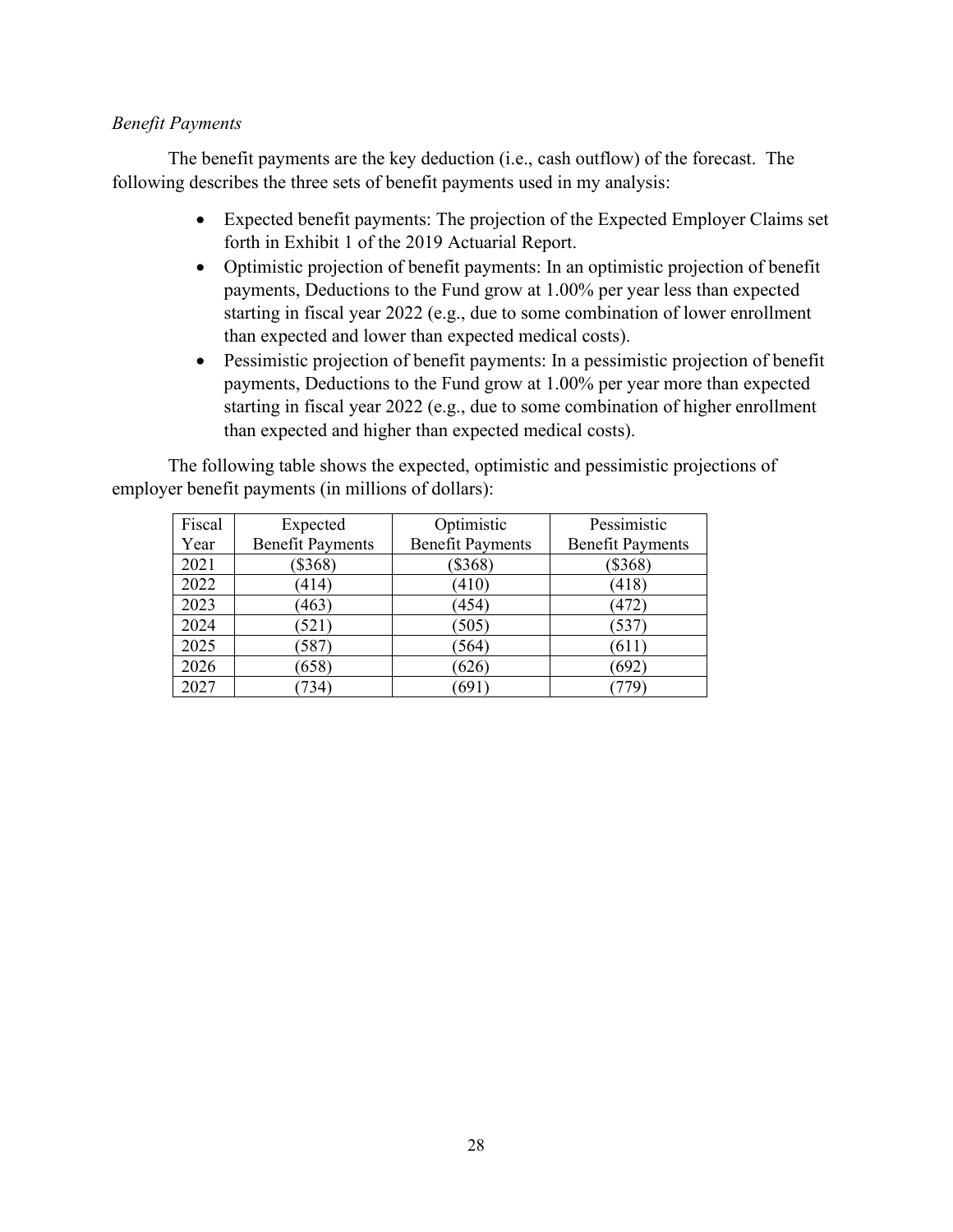# **Appendix D: Projection Methodology**

This appendix provides information regarding the projection methodology I used for the analysis presented in this report.

# *Projecting Fund Revenues*

The Revenues<sup>[16](#page-28-0)</sup> of the Fund are based on:

- 1. Contributions (paid as a percentage of payroll) for Active Members, Employers and the State
- 2. Other Revenues from the Federal Government and COBRA premium contributions from members
- 3. Interest

The contribution rates for fiscal year 2022 for the State as stated in the October 2021 Board Resolution were set at 0.90% through October 29, 2021 and 1.30% for the rest of the fiscal year.

The contribution rates for fiscal year 2022 for Active Members and Employers, as stated in the letter dated June 25, 2021 ("June 2021 Recertification Letter"), were set at 0.90% and 0.67% respectively. Given the appearance of the phrase "… the member contribution rate for FY 2023 will remain unchanged..." in the October 2021 FY2023 Certification Letter, the October 2021 Board Resolution is not assumed to apply to Active Members or Employers.

The contribution rates for fiscal year 2023, as stated in the letter dated October 29, 2021 from the Teachers' Retirement System of the State of Illinois ("October 2021 FY2023 Certification Letter"), were 0.90% of compensation for Active Members, 0.67% of compensation for Employers and 0.90% of compensation for the State.

The expected Active Member contributions (before the \$1,739,104 true-up to a prior year) were \$104,589,754 as shown in Exhibit B of the October 2021 FY2023 Certification Letter.

The fiscal year 2023 payroll of \$11,682,564,466 was determined by Segal in the Teachers' Retirement System of the State of Illinois Actuarial Valuation Review of Pension Benefits as of June 30, 2021, dated October 12, 2021 ("2021 TRS Valuation Report"). This figure can be found as Item 8 ("Total Membership Payroll") on page 40 under the fiscal year 2023 column.

Page 79 of the 2021 TRS Valuation Report contains a future projection of this Total Membership Payroll (under the label of "Assumed Payroll"). Page 120 clarifies that this projection is conducted on an "open group" basis where "the number of active participants [members] assumed to remain level for both full-time and substitute/hourly groups". This means these forecasts include the payroll for individuals expected to be hired after June 30, 2021. Therefore, this payroll stream represents Segal's projection of the payroll of the then current workforce in each future year.

<span id="page-28-0"></span><sup>&</sup>lt;sup>16</sup> More background information on the Fund revenues can be found in Appendix B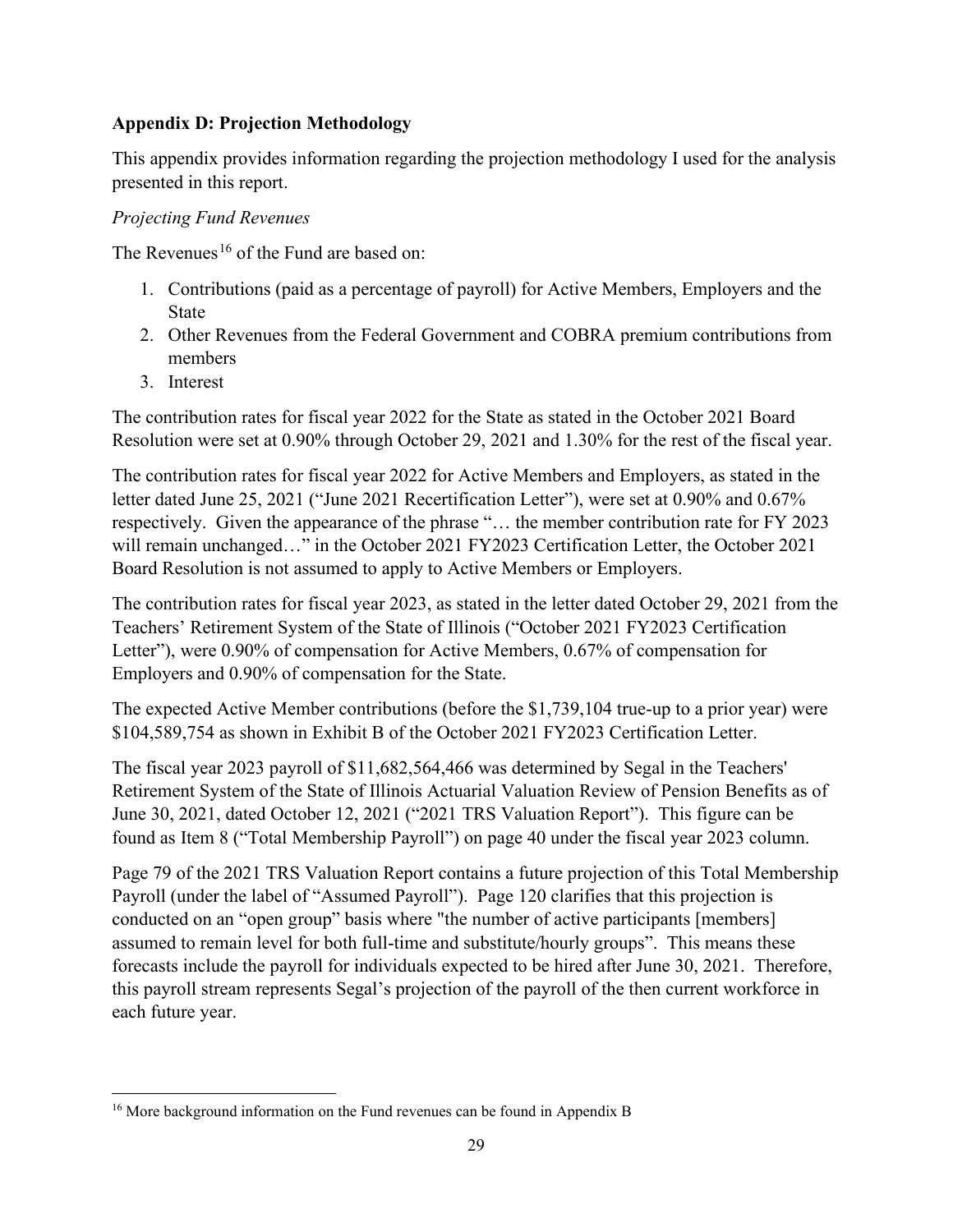The October 2021 FY2023 Certification Letter shows a payroll adjustment figure of 99.474%.<sup>[17](#page-29-0)</sup> The payroll forecasts in the rest of this report use this figure to covert the Total Membership Payroll into the Fund Payroll.

The inflows due to the Federal Government Medicare Part D Subsidy were assumed to be \$975,000 in all years and the inflows related to COBRA were assumed to be \$100,000 in all years. In total, these two inflows are assumed to be \$1,075,000 in all years.

# *Projecting Fund Deductions*

The deductions<sup>[18](#page-29-1)</sup> payable by the Fund each year are for expenses and benefit payments.

There is no explicit formula for projecting the operating expenses. But given the assumption that they in part relate to the cost of personnel involved in operating the plan, these have been forecasted as a fixed percentage of the Fund's covered payroll. The operating expenses have averaged \$9,951,000 in the last two years. This is close to 0.09% of the Fund payroll, and as such are forecasted to be 0.09% of Fund payroll in all future years.

Exhibit 1 of the 2019 Actuarial Report (page D-1) contains a projection of the "40-Year Projection of Expected Employer Claims." The following footnote confirms that the claims are also net of the retired member contributions:

# *a Expected claims net of retiree contributions for current participants.*

The term current participants indicates that this expected claims exhibit covers all employees and former employees currently covered by the plan. This would imply that active employees (also referred to as active members) hired as recently as in the year prior to the 2019 Actuarial Report are included in this projection (to the extent that employees become active participants of the plan soon after their hire date). This would presumably not include any participants hired after June 30, 2019 who might be entitled to benefits in the future.

Page F-1 clarifies that members are eligible for benefits under this plan if they have "at least eight years of creditable services with TRS". This enables us to understand that the first eight years of claims produced in Exhibit 1 would be unaffected by future new hires – since each future new hire would need to work at least eight years to qualify for benefits under the plan. For the avoidance of doubt, the eight years would run from July 1, 2019 to June 30, 2027 (e.g., Fiscal Year 2020 to Fiscal Year 2027).

Future new hires contribute to the plan via their payroll linked deductions, and such future new hires represent a funding source for the plan over this eight-year period.

I have attempted to assess the large increase in benefit payments from \$237,466,000 (fiscal year end 2020, page C-6 of the 2019 Actuarial Report) to \$326,812,600 (fiscal year end 2020, page D-1 of the 2019 Actuarial Report). It appears that the values on C-6 are actual values for fiscal year 2020 whereas the values on page D-1 were forecasted using the June 30, 2019 data

<span id="page-29-0"></span><sup>17</sup> See items 1.a. and 1.c. of Exhibit B of the October 2021 FY2023 Certification Letter

<span id="page-29-1"></span><sup>&</sup>lt;sup>18</sup> More background information on the Fund deductions can be found in Appendix B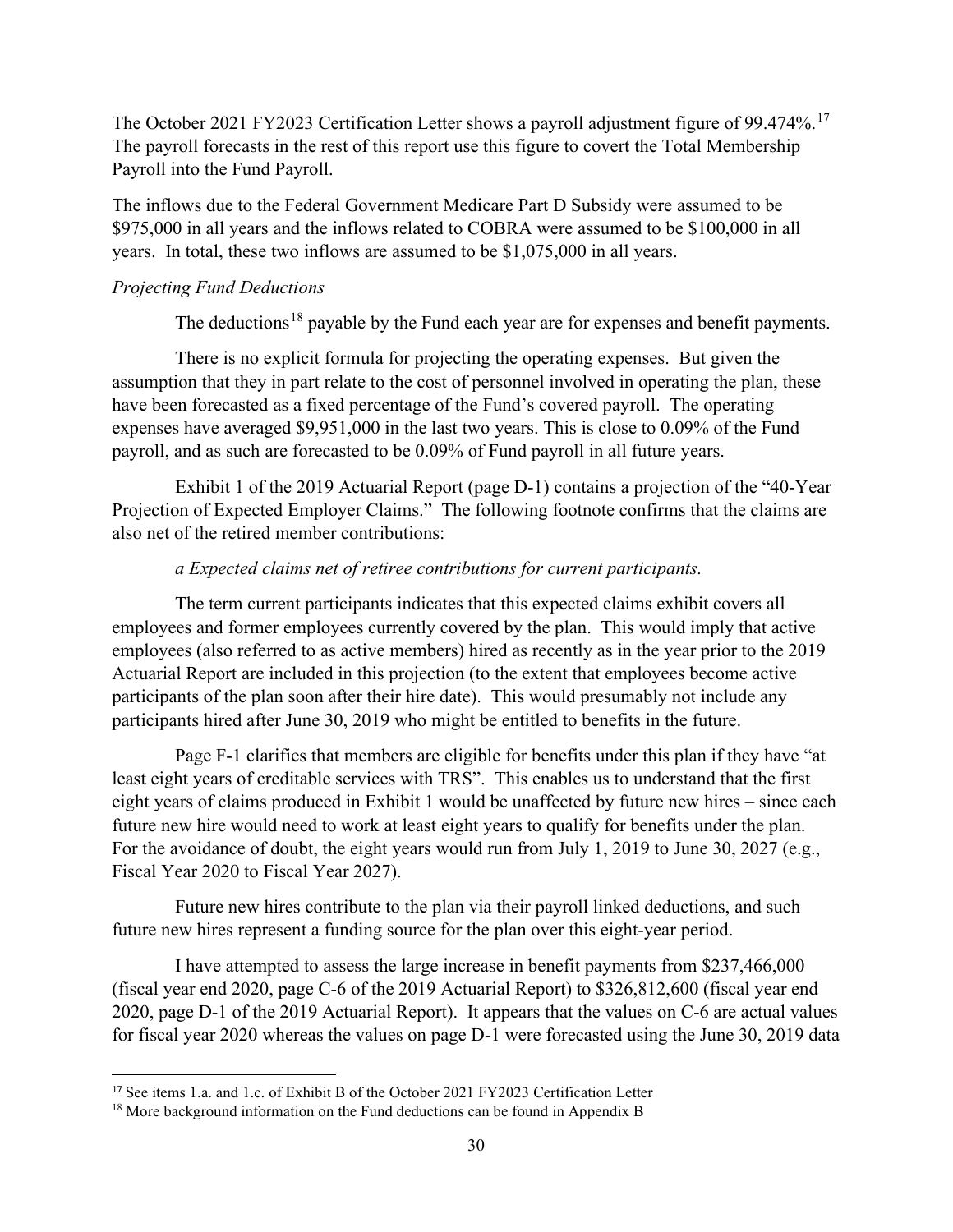for fiscal year 2020. I have concluded that I can approximately reconcile these two figures by both using the benefit payments from fiscal year 2019 (\$260,652,000, page C-6 of the 2019 Actuarial Report) and the various valuation assumptions.

After this reasonableness check, I conclude that we can use the values in Exhibit 1 for a projection as the expected benefit payments under the plan.

#### *Projecting Fund Assets*

Assets accumulate in the plan to the extent that revenues and interest exceed deductions. Page D-3 of the 2019 Actuarial Report shows that the plan assets as of June 30, 2020 were \$188,822,000.

Page A-1 states that "Historically, these assets have been invested in cash and other short-term investments according to the current investment policy…" Page C-10 of the 2019 Actuarial Report states "Given the low asset value and pay-as-you-go funding policy, the investment return assumption was set to zero." Consistent with the 2019 Valuation Report, I have not assumed any interest on the investments.

The expected results shown below provide more detail on the results within Figure 1.

Positive assets indicate a balance that can be used to pay future claims. Negative assets indicate a cumulative balance of unpaid deductions (e.g., the cumulative result of deductions exceeding revenue and interest).

This projection shows that assets are expected to be totally depleted at some point in fiscal year 2023 (i.e., between July 1, 2022 and June 30, 2023). Further, this projection shows that Revenues are expected to be less than Deductions starting in Fiscal year 2022.

|           |         |        | <b>Contribution Rates</b> |          | Revenues |       |       |                |              | Deductions |         |       |        |       |     |        |
|-----------|---------|--------|---------------------------|----------|----------|-------|-------|----------------|--------------|------------|---------|-------|--------|-------|-----|--------|
|           |         |        |                           |          |          |       |       | Medicare       |              |            |         |       |        | Net   |     |        |
|           |         | Active |                           |          | Active   |       |       | Part D         |              | Sub        | Benefit |       | Sub    | Cash  |     | Net    |
| <b>FY</b> | Pavroll | Member | Emplr                     | State    | Member   | Emplr | State | Subsidy        | <b>COBRA</b> | total      | Pymts   | Exp   | total  | Flow  | Int | Assets |
| 2019      | n.a.    | 1.24%  | 0.92%                     | .24%     | \$130    | \$96  | \$130 | <sup>\$1</sup> | \$0          | \$357      | (S261)  | (S10) | (S271) | \$86  | \$0 | \$68   |
| 2020      | 10.905  | 1.24%  | 0.92%                     | .24%     | 134      | 99    | 134   |                | $\Omega$     | 368        | (237)   | (9)   | (247)  | 120   |     | 189    |
| 2021      | 11,156  | 1.30%  | 0.96%                     | $.30\%$  | 145      | 107   | 145   |                | $\theta$     | 398        | (368)   | (10)  | (378)  | 20    |     | 209    |
| 2022      | 11,411  | 0.90%  | 0.67%                     | $0.90\%$ | 103      | 76    | 134   |                | $\theta$     | 314        | (414)   | (10)  | (424)  | (110) |     | 99     |
|           |         |        |                           | $.30\%$  |          |       |       |                |              |            |         |       |        |       |     |        |
| 2023      | 1.622   | 0.90%  | 0.67%                     | $0.90\%$ | 105      | 78    | 105   |                | $\theta$     | 288        | (463)   | (11)  | (474)  | (186) |     | (87)   |
| 2024      | 11.919  | 0.90%  | 0.67%                     | $0.90\%$ | 107      | 80    | 107   |                | $\theta$     | 295        | (521)   | (11)  | (532)  | (237) |     | (323)  |
| 2025      | 12,208  | 0.90%  | 0.67%                     | $0.90\%$ | 110      | 82    | 110   |                | $\Omega$     | 303        | (587)   | (11)  | (598)  | (295) |     | (618)  |
| 2026      | 12,496  | 0.90%  | 0.67%                     | $0.90\%$ | 112      | 84    | 112   |                | $\theta$     | 310        | (658)   | (11)  | (669)  | (359) |     | (978)  |
| 2027      | 12.768  | 0.90%  | 0.67%                     | 0.90%    | 115      | 86    | 115   |                | $\Omega$     | 316        | (734)   | (12)  | 745)   | (429) |     | 1407   |

**Table 1: Detailed Expected Projection Results by Year (\$ millions)**

In the table above, figures through fiscal year 2020 are actual figures from the 2019 Valuation Report. The future years (fiscal year 2021 and beyond) are projected using the above methodology.

The contribution rates for fiscal years 2021, 2022 and 2023 are based on correspondence from the Teachers' Retirement System of the State of Illinois. All future years (fiscal year 2024 and beyond) presume that contributions for active members, the employers and the State are kept level as a percentage of the covered payroll.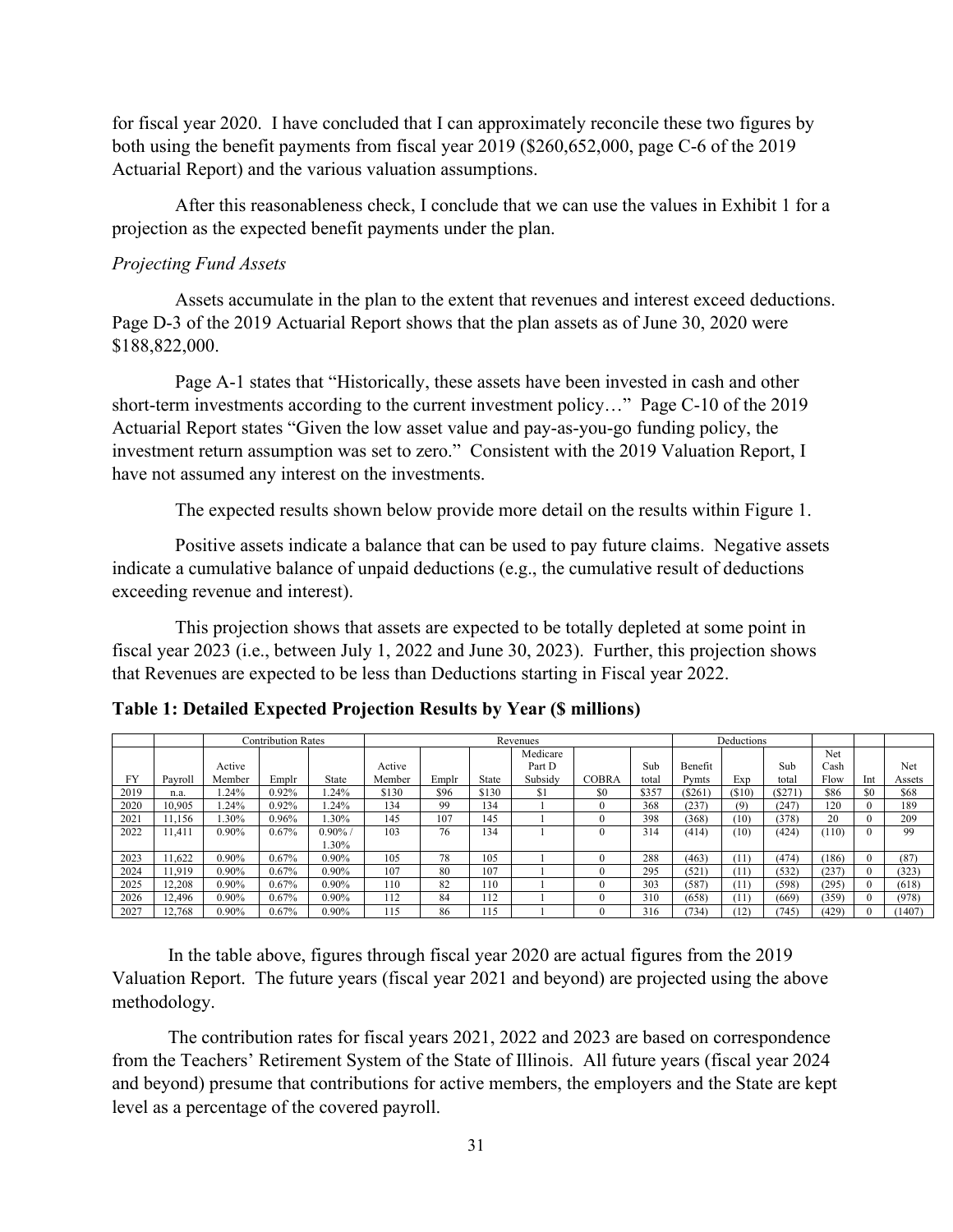The figures above are referred to as the "Expected" figures throughout this report.